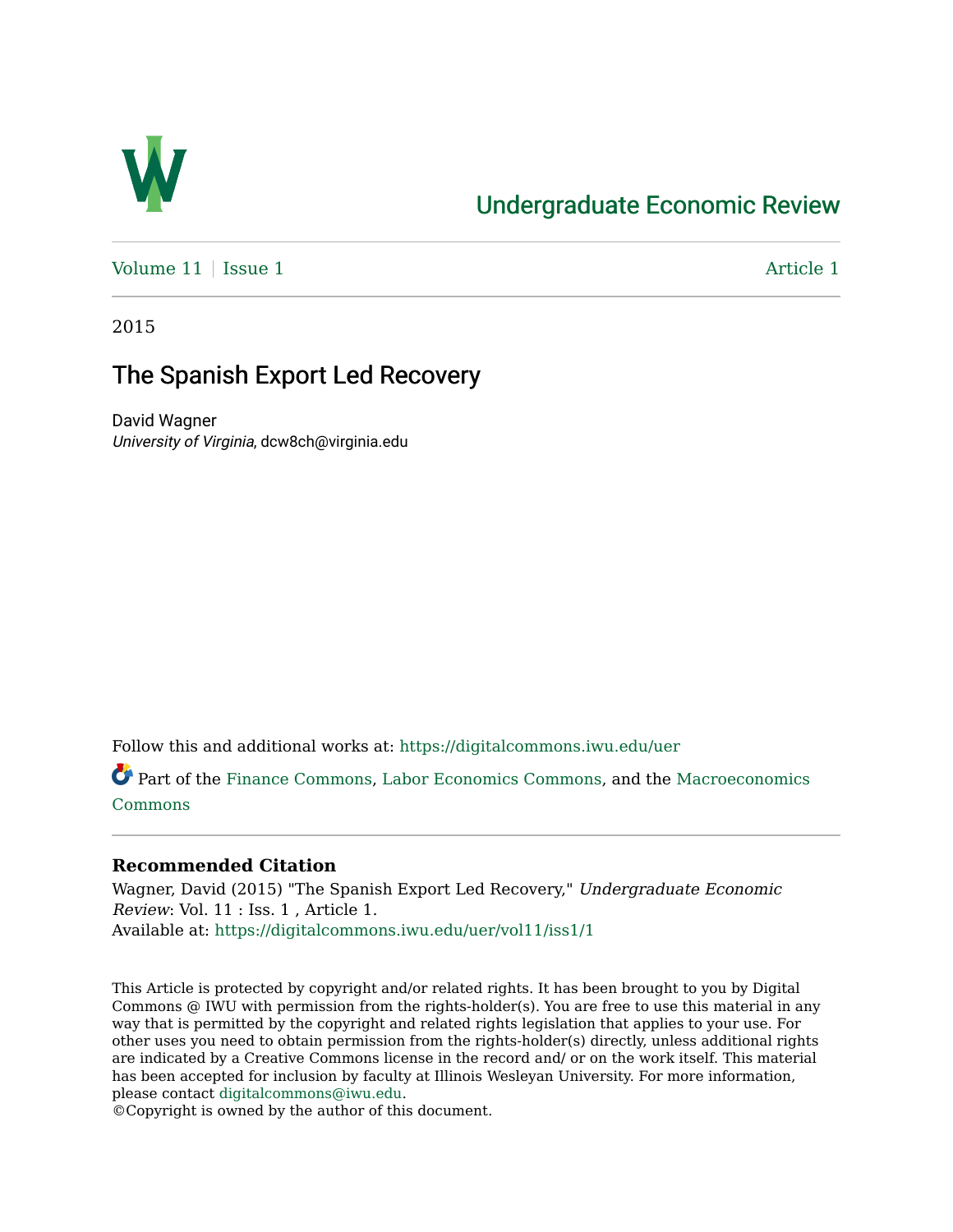# The Spanish Export Led Recovery

### Abstract

I researched the export-led recovery currently taking place in Spain. My thesis revolved around Mariano Rajoy and the Popular Party coming into power in 2011 and instituting reforms in three distinct categories; financial market reforms, fiscal measures, and labor market reforms. These reforms have had a significant impact in restoring credibility in Spain's capital markets and decreasing unit labor costs. In turn, Spain has shown impressive export growth in the past two years, especially compared to its neighbors Italy and France.

### Keywords

Exports, Reforms, Spain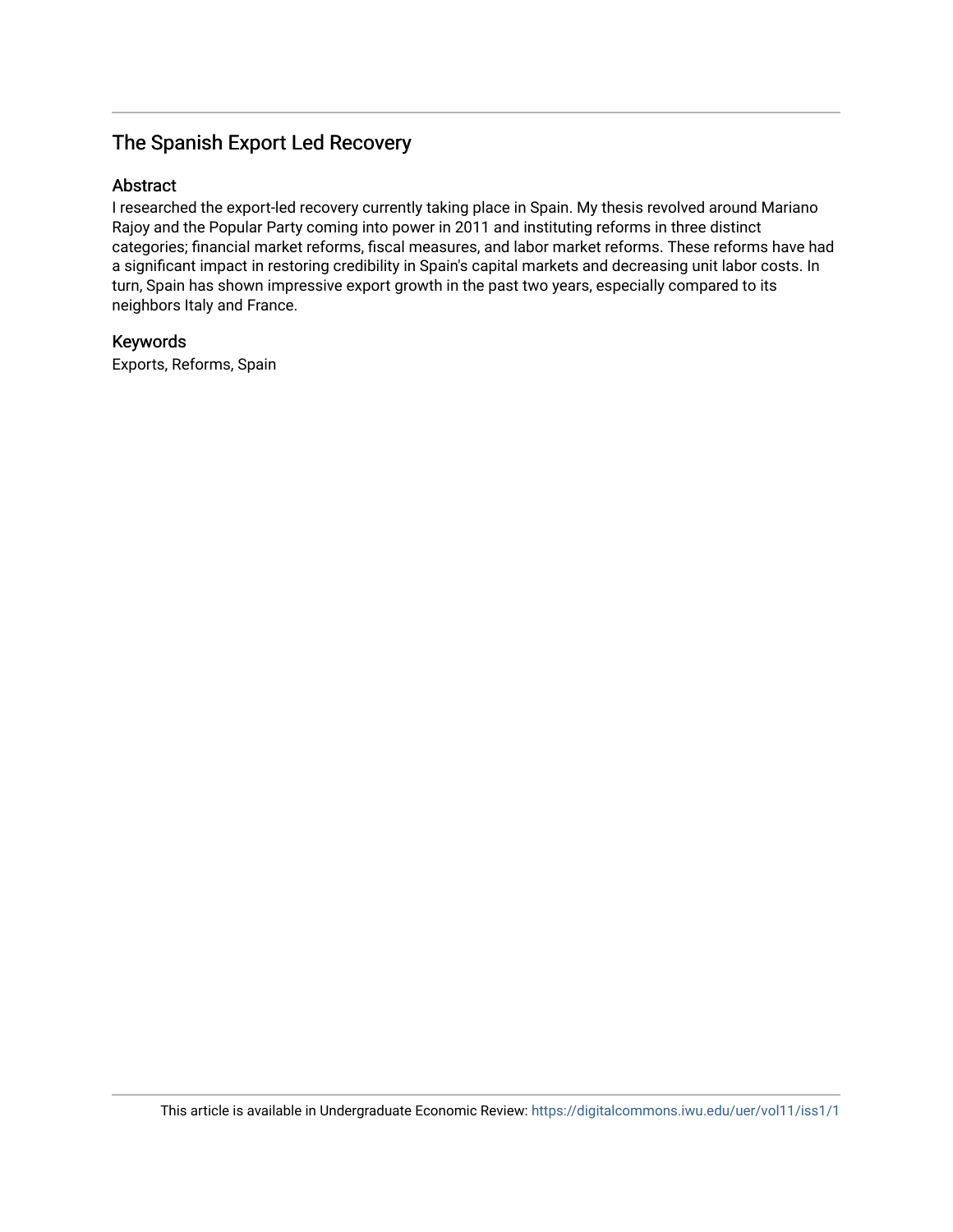In this thesis, I will give a background of the Spanish crisis, followed by a detailed account of the reforms the Spanish government instituted in response. I will then describe the effects of these reforms, especially as they relate to the exports of the country. Finally, I will predict the sustainability of these reforms and lay out risk factors that could affect the export led recovery in Spain.

## **I Introduction**

 $2008$  marked the  $30<sup>th</sup>$  year of Spain's constitutional monarchy, leaving behind a dark past. From 1939 to 1975 a dictator, Francisco Franco, ruled Spain. During these years, Franco propagated the message that Spain was the monarchy that defended Catholicism above all else. Any anti-government, anti-Catholic, or anti-Spanish expression was suppressed, and *las dos Españas* evolved; one that held strong traditional, religious ties and one that hoped to break free from the oppression of the dictatorship.<sup>1</sup>

In 1978, three years after the death of Franco, the Spanish people came together to create a constitutional monarchy. They named King Juan Carlos head of state and proclaimed themselves a secular nation with seventeen autonomous regions, ranging from Galicia in the northwest to Andalusia in the south. The government created by the 1978 constitution remains in place today, and presides over a country of 46 million people with a GDP of \$1.3 trillion, making it the fourth largest economy in Europe.

Today, Spanish culture is first and foremost distinguished by its seventeen autonomous regions. During the evolution of civilization in the Iberian Peninsula, cities sprang up along the coastlines with little interaction. The Pyrenees mountain range isolated Spain from France to the north, other mountain ranges made for a natural border in the interior of Spain, and the sea served as a border from the exterior. Distinct cultures arose based on the various climates and inhabitants of the different cities, including a *Catalán* culture surrounding Barcelona in the northeast, a *Gallego* culture in the northwest, an *Andaluciano* culture to the south, and a *Vasco* culture in the north. The overarching cultural differences from hundreds of years ago persist today, as do tensions between the cities. The regional differences that have developed over the years create fragmented political and economic systems that have caused local budgets to balloon and the grasp of the central government weaker.<sup>2</sup>

Another key cultural aspect of Spain today is the rise of immigration. The population of Spain grew from 40 million to 45 million from 2000 to 2008 while the birth rate of Spanish women was only 1.6, below the rate of 2.1 that is necessary to maintain a population. Further, from 1999 to 2007, the Spanish economy created a third of all new jobs in the European Union.

The majority of the jobs were low-paying, and people began flooding in from primarily North Africa. Tensions arose as the North Africans were willing to work for

<sup>&</sup>lt;sup>1</sup> Tremlett, Giles. Ghosts of Spain: travels through Spain and its silent past. New York: Walker & Co.:, 2007. Print.

<sup>&</sup>lt;sup>2</sup> Operé, Fernando, and Carrie B. Douglass. *España y los españoles de hoy: historia, sociedad y cultura*. Upper Saddle River, N.J.: Pearson Education/Prentice Hall, 2007. Print.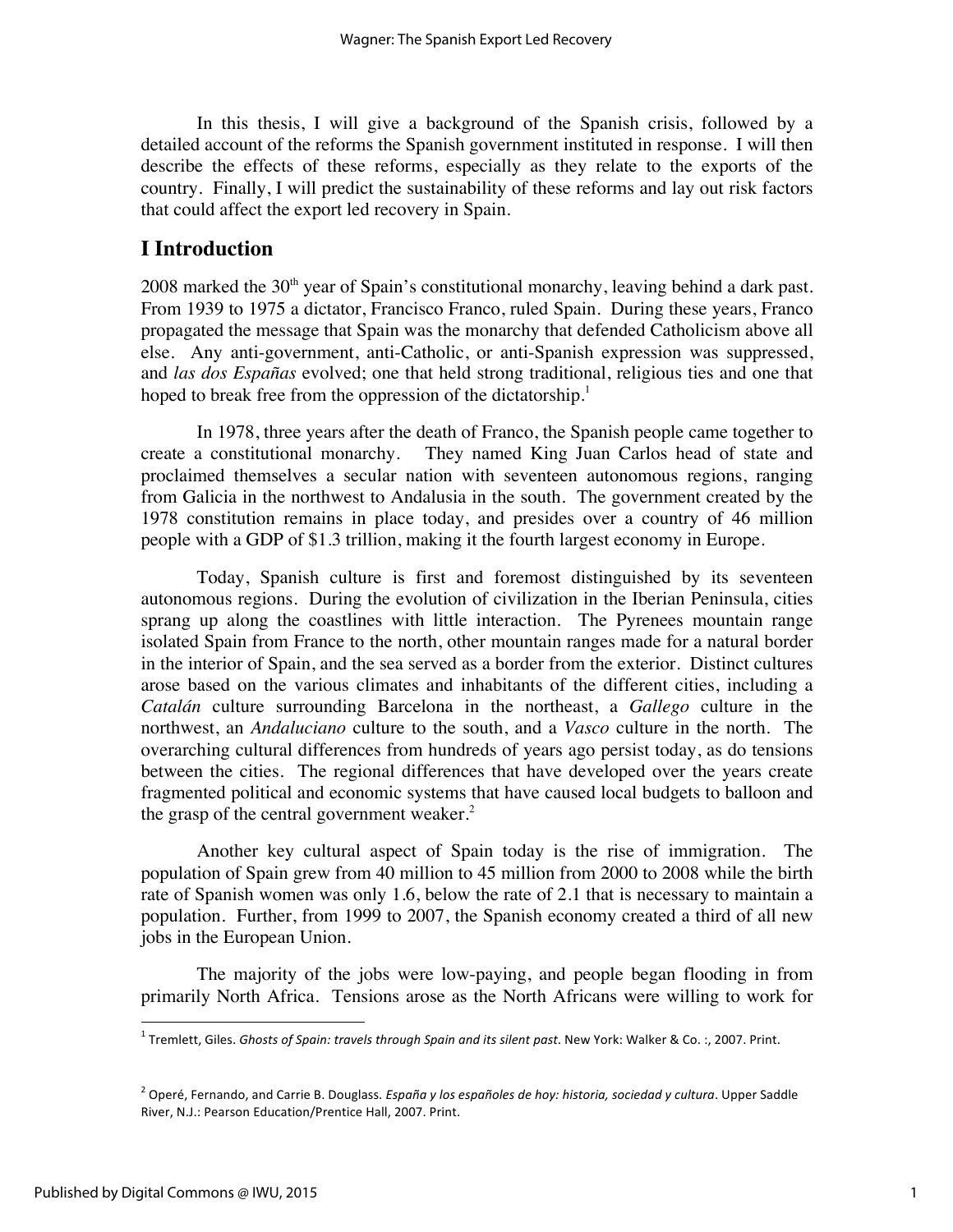less money than Spaniards, and set the stage for racial conflict when the economy took a turn for the worse in 2008. Immigration has changed the landscape of Spain, creating an economy with more low paying jobs and a larger base of low-income residents expecting social services.<sup>3</sup>

According to Geert Hofstede, the most distinctive part of Spanish culture is its uncertainty avoidance. For example, 75% of young people in Spain said they would like to work in civil service, also defined as a job for life, compared to only 17% of young people in the United States.<sup>4</sup> This uncertainty avoidance has led to a society that looks harshly upon failure, and that lacks an entrepreneurial spirit. While many say that entrepreneurship is currently on the rise in Spain, $\delta$  data would suggest otherwise. The number of business starts has dropped steadily, from 410,975 in 2008 to 332,229 in 2012. Furthermore, the median capital investment to an entrepreneur was  $\epsilon$ 18,000 in 2012, compared with  $\epsilon$ 30,000 in 2011.<sup>6</sup> Despite the hope that entrepreneurs will appear out of mere necessity, Hofstede's assertion that Spanish culture is defined by uncertainty avoidance seems to be holding true, and it seems as if Spain will not be able to exit from recession through new business starts within the country.

In 2007, Spain's growth prospects looked promising as investment was pouring into the real estate sector with house prices rising  $250\%$  in the previous 5 years.<sup>7</sup> Moreover, GDP was on an upward trend, growing by at least 3% in each of the past 5 years. Yet, a combination of a housing bubble, various structural problems and the global financial crisis pushed Spain into its deepest recession since it became a democracy.

When Spain joined the Euro Zone in 2002, it was relatively less developed than the rest of the currency union. The lack of development meant higher yield projects were available in Spain, and with easier mobility of capital and people, investments started flowing into Spain, as its capital account surplus rose from \$83 billion in 2005 to \$155 billion in 2008. Northern Europe, and specifically Germany, became an export machine, and invested some of its current account surplus in Spain. Consequently, Spain continuously ran a current account deficit, reaching  $10\%$  of GDP by  $2007$ .<sup>8</sup>

<sup>!!!!!!!!!!!!!!!!!!!!!!!!!!!!!!!!!!!!!!!!!!!!!!!!!!!!!!</sup> <sup>3</sup> Ibid

<sup>&</sup>lt;sup>4</sup> Hofstede, Geert. "Spain." The Hofstede Centre. N.p., n.d. Web. . <http://geert-hofstede.com/spain.html>.<br><sup>5</sup> Rooney, Ben. "Spain's Financial Crisis a Boost to its Startup Economy."WSJ. N.p., 17 Oct. 2013. Web. . <http://blogs.wsj.com/tech-europe/2013/10/17/spains-financial-crisis-a-boost-to-its-startup-

economy/?KEYWORDS=spain>.

 $^6$  Mars, Amanda. "Mitos del 'boom' emprendedor." . El Pais, 6 Nov. 2013. Web. .

<sup>&</sup>lt;http://sociedad.elpais.com/sociedad/2013/11/06/actualidad/1383766164\_765200.html>

<sup>&</sup>lt;sup>7</sup> "The adjustment of the Spanish Real Estate Sector." . Ministerio de Fomento, 1 Jan. 2012. Web. .

<sup>&</sup>lt;http://www.fomento.gob.es/NR/rdonlyres/D02CD420-9CF2-4E91-AB0B-B37F66B94565/109402/adjspa\_real\_estate\_JAN2012.pdf>.

<sup>&</sup>lt;sup>8</sup> "Current Account Balance." The World Bank. N.p., n.d. Web. .

<sup>&</sup>lt;http://data.worldbank.org/indicator/BN.CAB.XOKA.CD?page=1>.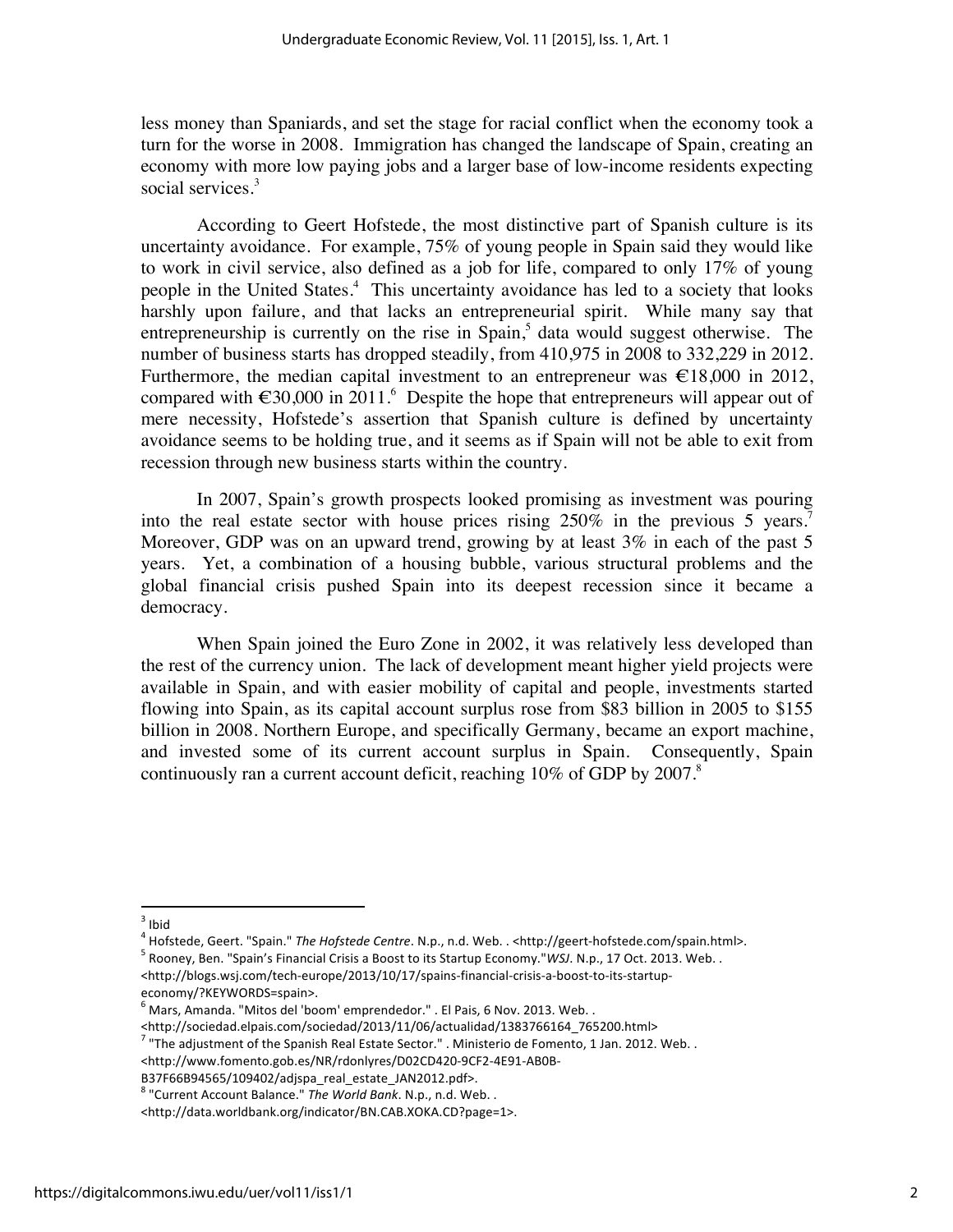Much of the investment that came into Spain went into real estate. Housing investment in Spain sat at  $9.5\%$  of GDP in 2007,<sup>9</sup> twice that of the European average. Further, in the year preceding the crisis, there were more housing starts in Spain (population 45 million) than in Germany, France, and Italy combined (population 204 million). $10$ 

Moreover, Spanish culture has an effect on the housing sector in the country. The general avoidance of uncertainty, as well as the availability of 40- and 50-year mortgages, led to a homeownership rate of over 80% in 2011, compared to a rate of about 65% in the UK and under 45% in Germany. In addition, the housing sector in Spain can be characterized by the amount of secondary and vacation housing. In 2004, Spain had 160 secondary houses per 1,000 habitants, compared with the EU average of  $75$ <sup>11</sup>

The myth that real estate in Spain would never decrease in value was dispelled. The bubble hit a breaking point in the beginning of 2008. Since that time, housing prices have fallen by  $37\%$ .<sup>12</sup> Meantime, production of houses was halted. The construction sector, which made up 17% of the economy in 2007,<sup>13</sup> fell precipitously and income and wealth around the country dissipated. In the span of one year, a country dependent on domestic demand lost two million jobs and fell into crisis.

Moreover, non-financial corporations and households had increased debt in a time of low-cost financing. With the introduction of the Euro, Spain's interest rate converged to that of Germany's, from a 100 basis point spread in 1997 to virtually even in  $2005$ ,<sup>14</sup> but the risks were not properly priced. Further, non-financial companies held nearly 220% of private debt to GDP, compared to 150% in France and 122% in Italy.<sup>15</sup> Suddenly, with the loss of wealth and incomes, the private sector of the country defaulted on many of its loans. The housing bubble popped, throwing Spain into a crisis with over 25% unemployment, a depressed tax base, and increased government entitlement spending.

<sup>&</sup>lt;sup>9</sup> "The Residential Investment Adjustment in Spain: The Current Situation." . Banco de España, 20 Dec. 2010. Web. . <http://www.bde.es/f/webbde/SES/Secciones/Publicaciones/InformesBoletinesRevistas/BoletinEconomico/11/Ene/F iles/art3e.pdf>.

 $^{10}$  Chislett, William. "What does the economic future hold for Spain?." . N.p., 25 Mar. 2014. Web. .

<sup>&</sup>lt;http://www.williamchislett.com/2014/03/what-does-the-economic-future-hold-for-spain/>.<br><sup>11</sup> "The Residential Investment Adjustment in Spain: The Current Situation." . Banco de España, 20 Dec. 2010. Web. . <http://www.bde.es/f/webbde/SES/Secciones/Publicaciones/InformesBoletinesRevistas/BoletinEconomico/11/Ene/F iles/art3e.pdf>.

<sup>12</sup> Karaian, Jason. "Spanish real estate has lost more than a third of its value, but it's still overvalued." *Quartz*. N.p., 13 Sept. 2013. Web. . <http://qz.com/124088/spanish-real-estate-has-lost-more-than-a-third-of-its-value-but-its-stillovervalued/>.

<sup>&</sup>lt;sup>13</sup> Etxezarreta, Miren. "Boom and (deep) crisis in the Spanish economy: the role of the EU in its evolution.." . N.p., 1 Sept. 2011. Web. .

<sup>&</sup>lt;http://www2.euromemorandum.eu/uploads/ws1\_etxezarreta\_et\_al.\_boom\_and\_deep\_crisis\_in\_the\_spanish\_econ omy the role of the eu in its evolution.pdf>.

<sup>14 &</sup>quot;Spain Government Bond 10Y." Trading Economics. N.p., n.d. Web. .

<sup>&</sup>lt;http://www.tradingeconomics.com/spain/government-bond-yield>.

<sup>&</sup>lt;sup>15</sup> "Private debt in % of GDP." *Eurostat*. N.p., n.d. Web..

<sup>&</sup>lt;http://epp.eurostat.ec.europa.eu/tgm/table.do?tab=table&plugin=1&language=en&pcode=tipspd10>.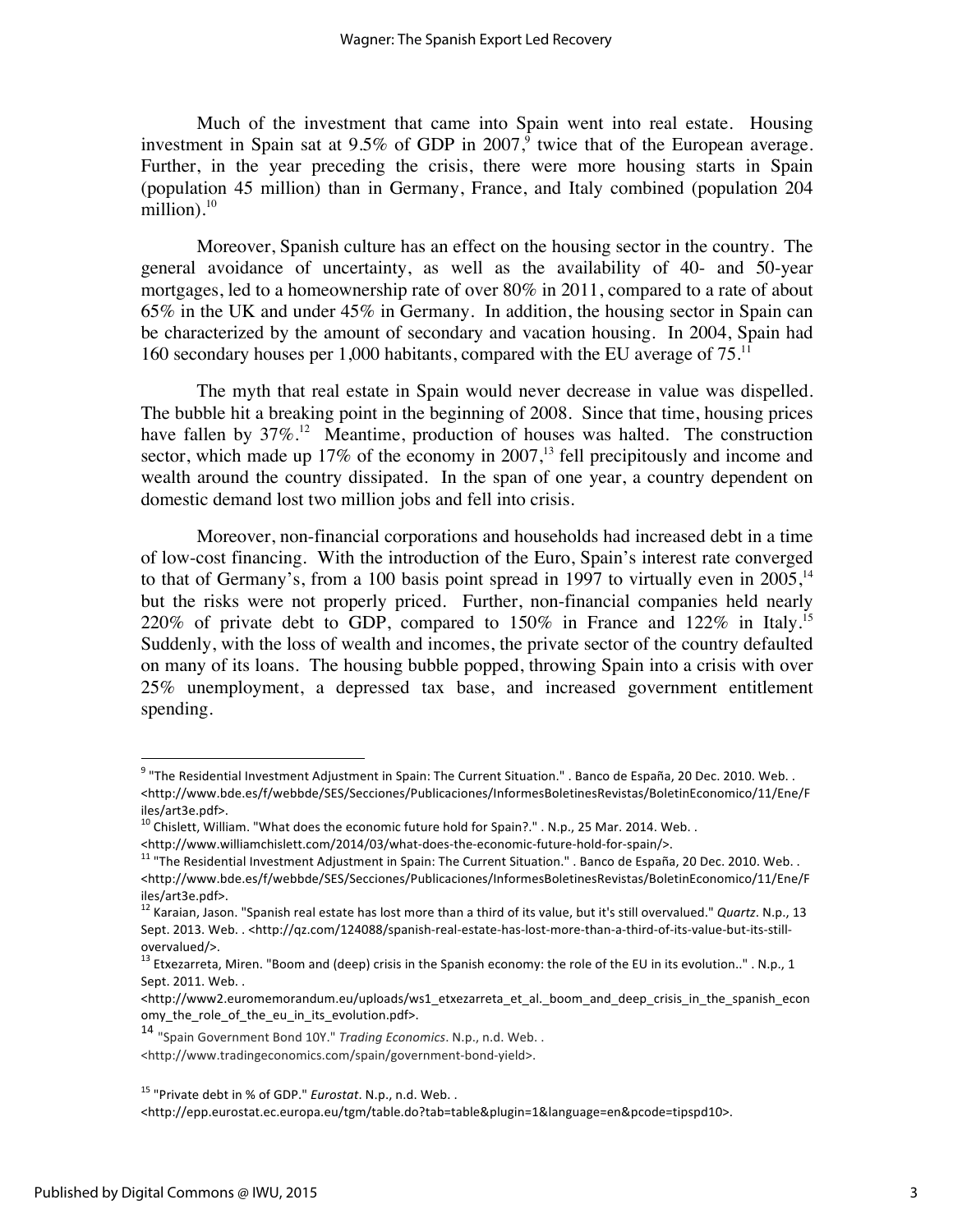Much of Spain's inability to cope with the housing crisis can be linked to the structure of the Spanish economy. The labor market was rife with archaic laws and inflexibility. While the economy lost 2 million jobs between 2008 and 2009, compensation level per employee actually increased  $6\%$ .<sup>16</sup> The collective bargaining agreements could not be negotiated and the labor unions demanded that their wages not be lowered. The inability to change costs and prices only led companies to lay off more employees, and worsened the economic situation.

Further, much of the banking system of Spain was largely unregulated and inefficient. Regional politicians ran and regulated 45 '*cajas*', or savings banks. The *cajas* held half of all banking assets in Spain and were not required to divulge a history of repayment, loan to value ratios, or collateral on loans to the central bank of Spain. In 2009, the *cajas*, effectively a "shadow banking" system, held 56% of all mortgages in Spain. Additionally, the payments on the mortgage loans made up a significant portion of the *cajas* revenue, approaching a ratio of 20% of all assets.17 The combination of the availability of cheap financing and the fact that the *cajas* did not have to disclose loan information to the government led to excessively risky, and unregulated, lending. As the bubble burst, almost 5% of all mortgages held by the *cajas* were underwater,<sup>18</sup> and financial institutions across the country were unable to extend credit in Spain.

Finally, the structure of the Euro Zone did not allow Spain to address the downturn effectively. When Spain agreed to join the monetary union, it also agreed to give up its monetary policy and its influence over interest rates. Domestic demand plummeted in the aftermath of the housing bubble bursting, and Spain would have benefited from devaluing its currency to make exports more attractive. Previously, in times of low domestic demand, Spain had devalued the *peseta*, its previous currency, and increased exports to spur growth. Yet now the Euro Zone, spearheaded by Germany, was unwilling to depreciate the Euro.

Further, because Spain could not devalue its currency, it was also unable to lower its interest rates to free up credit and encourage companies to invest. With no monetary policy power, nor the ability to lower wages, Spain had very few tools to fight the declining state of the economy.

Given all of the structural problems and the housing bubble, Spain fell into a deep recession. The global financial crisis merely exacerbated its problem. On top of domestic demand declining and showing no signs of increasing, global demand for Spanish products decreased as well. Over 60% of all Spanish goods went to countries in the European Union, the area hit hardest by the financial crisis.<sup>19</sup> With the European Union showing little signs of recovery, the Eurozone's intransigence in its policies

<sup>&</sup>lt;sup>16</sup> "Labour Compensation per Employee." OECD. N.p., n.d. Web. .

<sup>&</sup>lt;http://stats.oecd.org/Index.aspx?queryname=430&querytype=view>.

<sup>&</sup>lt;sup>17</sup> Minder, Raphael. "Mix of Politics and Banking in Spain's Woes." . N.p., 3 June 2010. Web. .

<sup>&</sup>lt;http://www.nytimes.com/2010/06/04/business/global/04caja.html?\_r=2&sq=spain%20cajas&st=nyt&adxnnl=1&scp =1&pagewanted=1&adxnnlx=1397575120-qk4bv5l9tZONhqjvyD9MCA>.<br><sup>18</sup> "Savings and Groans." . The Economist, 19 Nov. 2009. Web. . <http://www.economist.com/node/14924481>.<br><sup>19</sup> See Exhibit C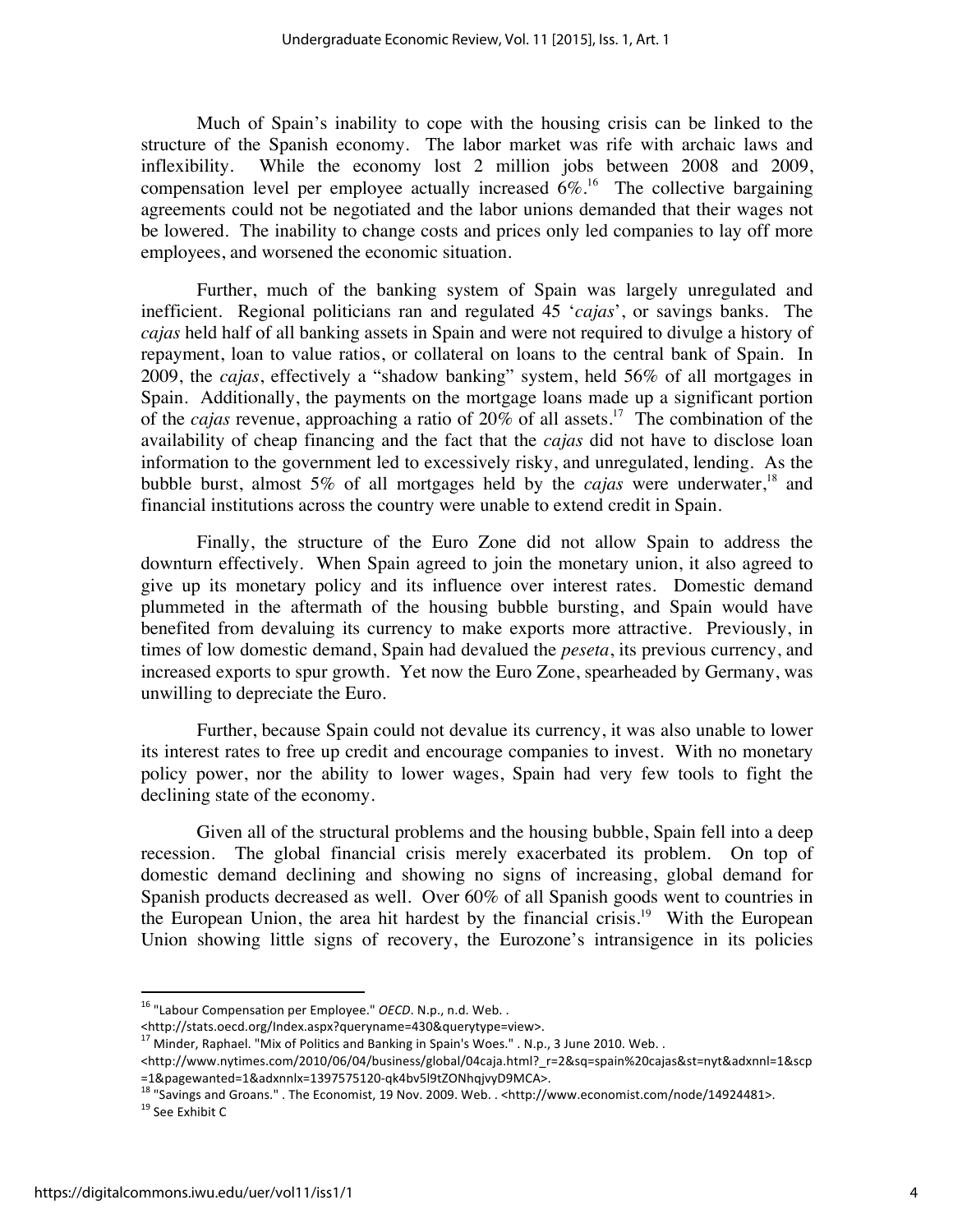towards the periphery, and the problems that existed inside Spain, internal structural reforms were necessary.

## **II Reforms**

By 2008, the Spanish government was borrowing at a rate of nearly  $5\%$ ,<sup>20</sup> and businesses were hard pressed to find financing at any rate. The future of Spain was uncertain as investors and business owners questioned whether Spain would stay in the Eurozone. Hiring and credit markets froze; unemployment rose to  $20\%$  in  $2010$  from  $8\%$  in  $2008<sup>21</sup>$ and loans over  $\epsilon$ 1 million to companies dropped 25% from 2009 to 2010<sup>22</sup>, as companies awaited a response from the Spanish government. Yet, then Prime Minister José Luis Rodríguez Zapatero was slow to institute any significant reforms. The socialist leader had political pressure from the left to uphold government services and labor-friendly labor laws.

Finally, in 2011, Mariano Rajoy was elected as a more conservative candidate from the People's Party, as voters showed their frustration with Zapatero's response to the crisis. With an absolute majority in the legislature with 186 of 350 seats, Rajoy immediately began implementing reforms to address the issues.<sup>23</sup>

The reforms that the Rajoy government enacted in response to the crisis, highlighted in Table 1 at the bottom of the section, can be placed into three main categories: financial market reforms, fiscal measures and labor market reforms. Each reform was put into place to stabilize the macroeconomy of Spain and to allow for the return to capital markets for both the government and businesses. The Spanish economy needed a renewed sense of credibility within global markets, and the reform effort was aimed at reinstating this credibility to put Spain on the road to recovery.

### **Financial Market Reforms**

To restore confidence in the periphery: countries like Spain, Portugal, Ireland and Greece outside the core of Europe, on August 2, 2012 the European Central Bank's president Mario Draghi announced that the ECB was prepared to undertake Outright Monetary Transactions (OMT) to aid ailing countries, and that Spain would be granted up to  $\epsilon$ 100 billion to salvage its banking system.<sup>24</sup> The ECB recognized that the system that had allowed for the origination of millions of mortgages in Spain, many of which were to subprime borrowers with little equity to back up the loans, needed to be changed. In exchange for the ECB's pledge of support, Spain was required to administer certain reforms in its financial system.

<sup>&</sup>lt;sup>20</sup> "Spain Government Bond 10Y." . Trading Economics, n.d. Web. .

<sup>&</sup>lt;http://www.tradingeconomics.com/spain/government-bond-yield>. 21 "Spain Unemployment Rate." . Trading Economics, n.d. Web. .

<sup>&</sup>lt;http://www.tradingeconomics.com/spain/unemployment-rate>.<br>
<sup>22</sup> Lafraya, Conchi. "Las contradicciones del credito." *La Vanguardia* 7 Apr. 2014: n. pag. Print.<br>
<sup>23</sup> Tremlett, Giles. "Spanish election: convincing victory

<sup>&</sup>lt;http://www.ecb.europa.eu/press/pr/date/2012/html/pr120906\_1.en.html>.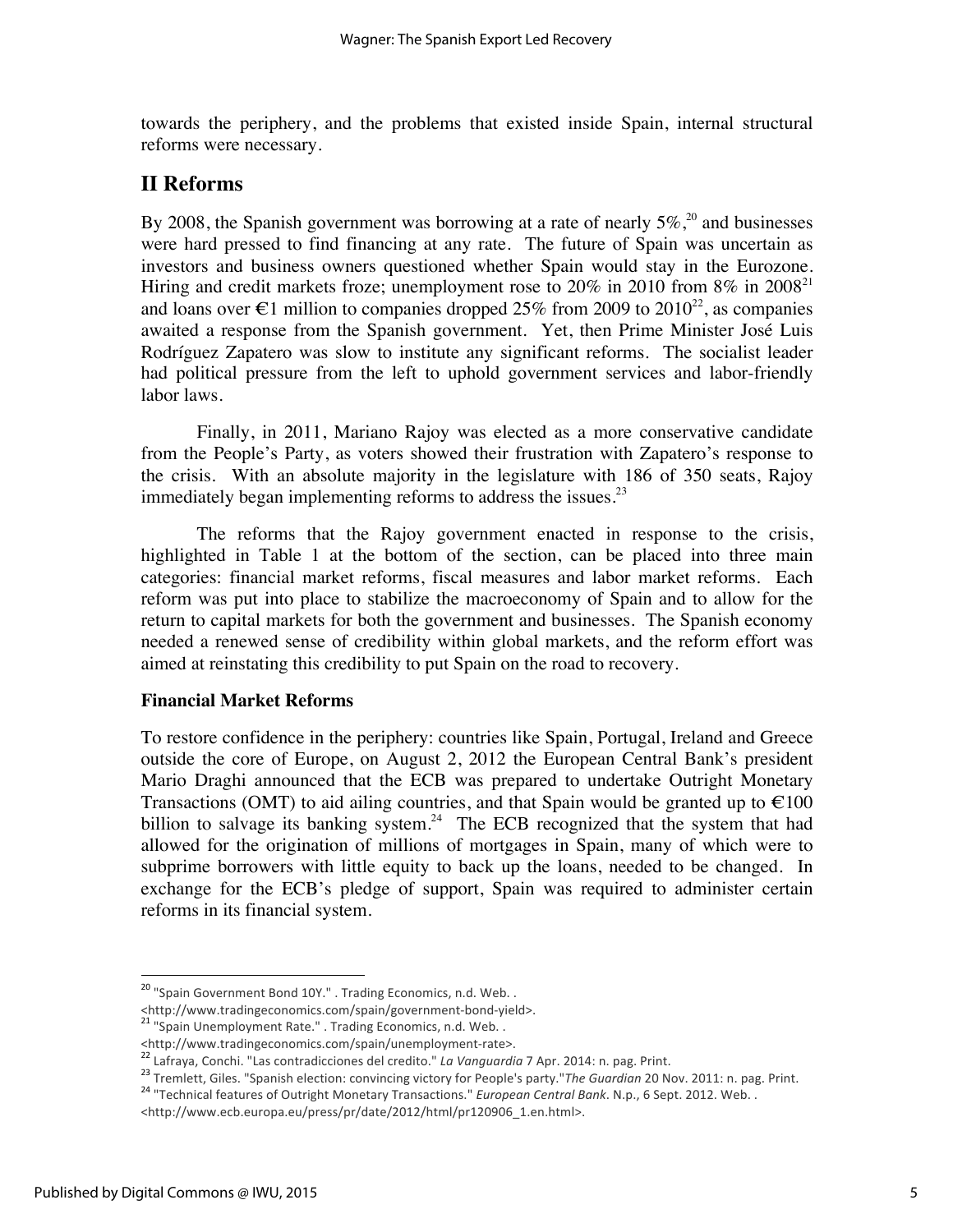First, on August 31, 2012, with the Spanish Royal Decree-Law 24/2012, the Spanish Government created SAREB (*Sociedad de Gestión de Activos procedentes de la Reestructuración Bancaria*) that functioned as a typical 'bad bank.<sup>25</sup>  $\epsilon$ 40 billion worth of assets were transferred from four of Spain's previously nationalized financial institutions: BFA:Bankia, Catalunya Banc, NGC Banco-Banco Gallego and Banco de Valencia. These assets consisted of bad loans from the mortgage crisis and allowed the original institutions to focus on their business while a new entity could focus solely on the restructuring and sale of the bad assets. The government branch, the Fund for Orderly Bank Restructuring, owns 45% of SAREB while private shareholders hold the other 55%. The bank has 15 years to dispose of the assets and aims to make a 15% cumulative profit.26

The next task was to better capitalize Spain's functioning banks. Many banks, with low amounts of capital in the first place, had yet to write off all of the underperforming loans due to the housing crisis. In order to avoid another crisis of the same scale, and instill confidence in the banking system, the European Union ordered banks to raise their capital levels in line with the European Central Bank stress tests of  $6\%$  of assets.<sup>27</sup> Banks receiving state aid were required to shed their riskiest assets to comply with risk-weighted capital requirements.

Finally, Spain set out to rein in the largely unregulated '*caja*' system that had been in place for hundreds of years. Spain instituted a reform of the framework for regulation, allowing for a Single Supervisory Mechanism over the banking system and enhancing the *Banco de España*'s regulatory and supervisory powers, granting them sanctioning and licensing power. The reforms required that the *cajas* have formal shareholders with a system to distribute profits, and attempted to centralize the regulatory authorities in order to place the same requirements on all banks and reduce the risk of shadow banking that helped lead to the housing bubble of 2008.<sup>28</sup>

Each of these reforms attempted to restore the banks' access to funding markets, to allow for banks to start lending to businesses once more and, eventually, to propel the economy forward.

#### **Fiscal Measures**

In the aftermath of the crisis, the Spanish budget immediately saw a disproportionate decrease in revenues rather than a significant increase in expenditures. The Spanish government increased its expenditures by a cumulative 6% of GDP from 2007 to 2011,

<sup>&</sup>lt;sup>25</sup> Pallares, Ignacio. "Royal Decree Law 24/2012 address restructuring and termination of Spanish credit entities." Lexology. N.p., 24 Sept. 2012. Web. . <http://www.lexology.com/library/detail.aspx?g=a6c8c9c8-e2ca-4299-

b54f-af044129903a>.<br><sup>26</sup> "Spain: Financial Sector Reform - Fourth Progress Report." . International Monetary Fund, 1 Nov. 2013. Web. . <https://www.imf.org/external/pubs/ft/scr/2013/cr13331.pdf>.<br><sup>27</sup> Ihid

<sup>&</sup>lt;sup>28</sup> "Financial Assistance Programme for the recapitalisation of Financial Institutions in Spain." . European Commission, 1 Jan. 2014. Web...

<sup>&</sup>lt;http://www.bde.es/f/webbde/GAP/Secciones/SalaPrensa/InformacionInteres/ReestructuracionSectorFinanciero/Ar c/Fic/en/comision\_informeevaluacion012014en.pdf>.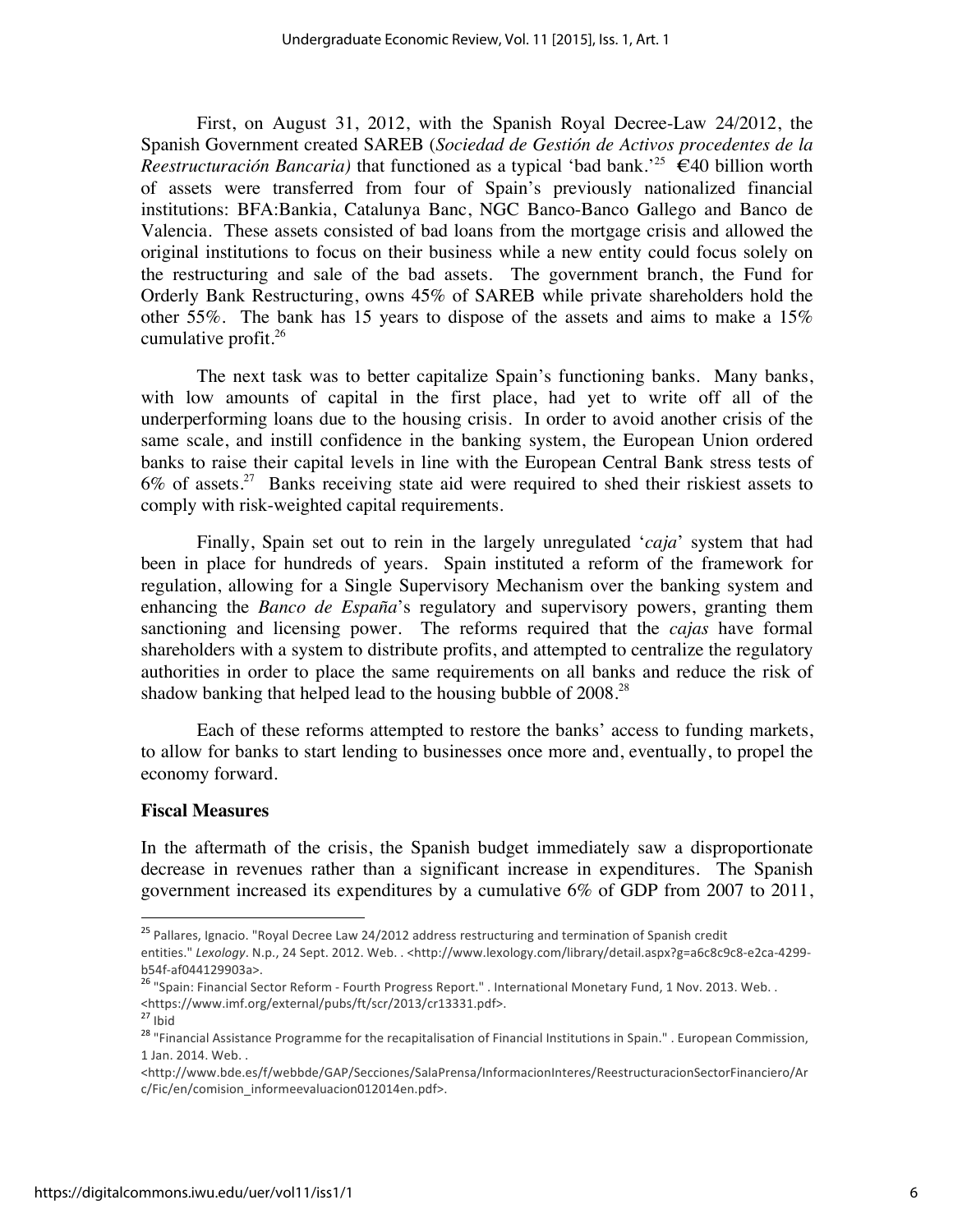which was in line with the rest of the Eurozone; in fact, its level of expenditure in 2011 (45% of GDP) was below the Eurozone average of 50% of GDP. Revenues, on the other hand, decreased 5.4% of GDP from 2007 to 2011, more than any other country in the Eurozone. Further, Spanish revenues were only 36% of GDP in 2011, compared to the Eurozone average of 45% of GDP. The problem of revenues was a direct consequence of the housing crisis in Spain; many of the taxes collected in the period before the crisis were temporary taxes linked to the transfer of property. Additionally, as unemployment rose, Spanish income tax revenues decreased.29

To combat the fiscal problems, Spain has gone through two distinct phases: an expansive phase from 2008-2009 and a consolidation phase from 2010 to the present day. Both phases came at the recommendation of the European Union, and have produced significant effects on the fiscal situation of Spain.

During the expansive phase, Spain merely added to its budgetary problems. It instituted tax cuts totaling 1.8% of GDP in 2008 and 2009 and introduced liquidity support to households and companies that reduced revenues by an additional 1.2% of GDP. Further, the governments introduced a fund for local public investment and a fund to aid strategic sectors which added an additional 1.1% of GDP to expenditures. Due to these policies, Spain shifted from a budget surplus of 2% in 2007 to a deficit of 11% in 2009, and public debt increased from  $36\%$  to  $54\%$  of GDP from 2007 to 2009.<sup>30</sup>

The consolidation phase came as the European Union realized the need for the periphery of Europe to shore up its accounts in order to raise public debt at affordable levels, and the EU placed austerity measures on Spain. The government instituted revenue measures with an expected positive impact of 3.9% of GDP by raising the value added tax rate from 21% to 18% and significant income-tax increases. Additionally, the government laid out expenditure measures with an expected reduction of 3.5% of GDP, most notably, cutting jobless benefits and public-sector wages by 7% and reducing departmental budgets by  $17\%$ .<sup>31 32</sup>

Another important aspect of Spain's fiscal landscape is the presence of autonomous regions, roughly equivalent to states in the United States. The regions, through health care, education and social services, outlay 35% of total government expenditures in Spain, yet bring in only 19% of total revenues in taxes. The deficits are filled in by transfers from the central government, contributing to 56% of the deficit in 2009.

Currently, reforms are being made by the central government to ensure that the regions practice fiscal responsibility and to more properly allocate capital to regions to

<sup>&</sup>lt;sup>29</sup> "Austerity Measures in Crisis Countries - Results and Impact on Mid-term Development." *Intereconomics* (): 21-26. Print.<br><sup>30</sup> Ibid

<sup>&</sup>lt;sup>31</sup> "EU austerity drive country by country." *BBC*. N.p., 21 May 2012. Web. . <http://www.bbc.com/news/10162176>.<br><sup>32</sup> Roman, David . "Madrid Austerity Plan Boosted to \$80 Billion." *The Wall Street Journal*. N.p., 12 Ju <http://online.wsj.com/news/articles/SB10001424052702303919504577520213420179248?mg=reno64wsj&url=http%3A%2F%2Fonline.wsj.com%2Farticle%2FSB10001424052702303919504577520213420179248.html&fp id=2,7,121,122,201,401,641,1009>.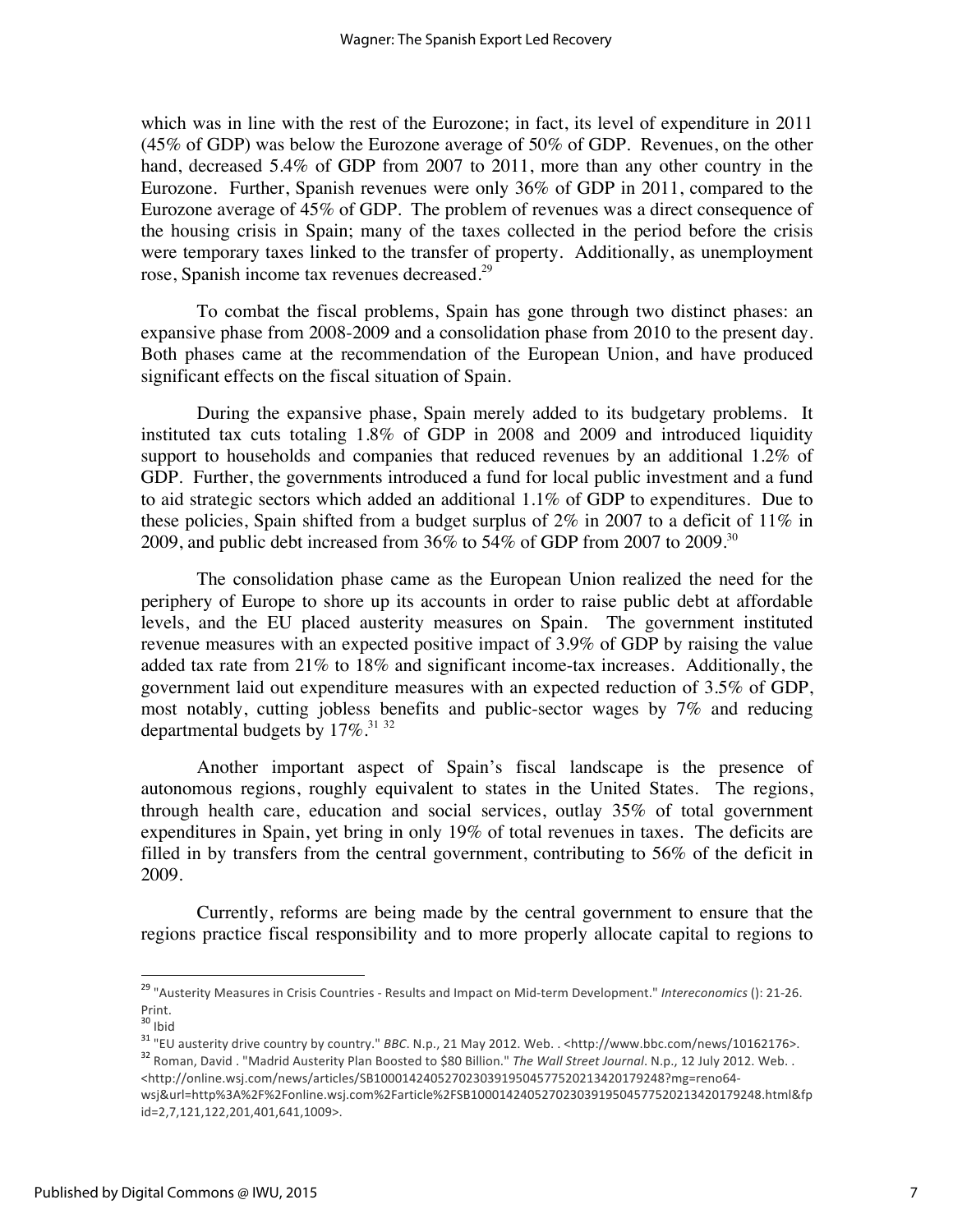reflect the proper use of government resources. Additionally, Rajoy is implementing a system by which the central government can place austerity measures on the regions in exchange for financing, similar to Europe's treatment of Spanish finances. This would force regions to start raising personal-income taxes and decrease spending on public services.  $33$  Specifically, the government is requiring that the regions aggregately raise revenue and decrease expenditures by  $\epsilon$ 4 billion in both 2014 and 2015.<sup>34</sup>

#### **Labor Market Reforms**

As domestic demand in Spain decreased due to the housing crisis and subsequent employment crisis, Spain needed to become more competitive in the global market place. Most countries would use their central banks to lower interest rates and devalue their currencies, yet this option was not available to Spain because of its participation in the Eurozone. The other option to increase competitiveness globally was to decrease unit labor costs, which would in turn allow Spanish exporters to reduce their prices.

Spain was renowned for its archaic labor laws, as companies found it difficult to fire employees, employees enjoyed early retirement with full pensions, powerful collective bargaining positions, and, most importantly, constant wage increases. While its GDP (-7%) and employment (from 9% to 20% unemployment) levels fell precipitously in the three years beginning in 2008, Spain's unit labor costs actually increased by an average of  $1.7\%$  a year.<sup>35</sup> Spain began to address these issues with a labor reform in 2010, but it wasn't until February 10, 2012 with the Royal Decree Law  $3/2012^{36}$ , that Rajoy was able to enact a monumental labor reform.

The 2012 labor reform consisted of two main initiatives: reforming the collective bargaining aspect of Spanish labor and adjusting the employment protection legislation. The reforms attempted to hit the heart of the matter; Spain needed to reduce its labor costs and had to wrest power from its employees.

The first step was to give priority to collective bargaining agreements (CBA) at the firm level over those established at the sector or regional levels. This allowed for Spanish firms to become more competitive amongst each other, and made it easier to decrease wages without strikes. The new CBA reforms allowed for firms to opt out of an agreement and implement "internal flexibility", meaning firms could introduce unilateral working condition changes for economic or productivity reasons. For example, Spanish firms were now able to change the wages and working hours of employees in order to increase profits, a practice that was unheard of before 2012. In addition, in the absence

<sup>&</sup>lt;sup>33</sup> "Austerity Measures in Crisis Countries - Results and Impact on Mid-term Development." *Intereconomics* (): 21-26. Print.

<sup>&</sup>lt;sup>34</sup> "The Spanish Government imposes an €8 billion budget adjustment on the Autonomous Communities in 2014 and 2015." Catalan News Agency. N.p., 17 Oct. 2013. Web. . <http://www.catalannewsagency.com/politics/item/thespanish-government-imposes-an-8-billion-budget-adjustment-on-the-autonomous-communities-in-2014-and-2015>.<br><sup>35</sup> "Unit Labour Costs - Annual Indicators." *OECD*. N.p., n.d. Web. .

<sup>&</sup>lt;https://stats.oecd.org/Index.aspx?DataSetCode=ULC\_ANN>.

<sup>&</sup>lt;sup>36</sup> "Royal Decree-Law 3/2012 of urgent measures to reform the employment market." *Herbert Smith*. N.p., n.d. Web. 1 Feb. 2012. <http://www.herbertsmithfreehills.com/-/media/HS/MA-210212-9%20(2).pdf>.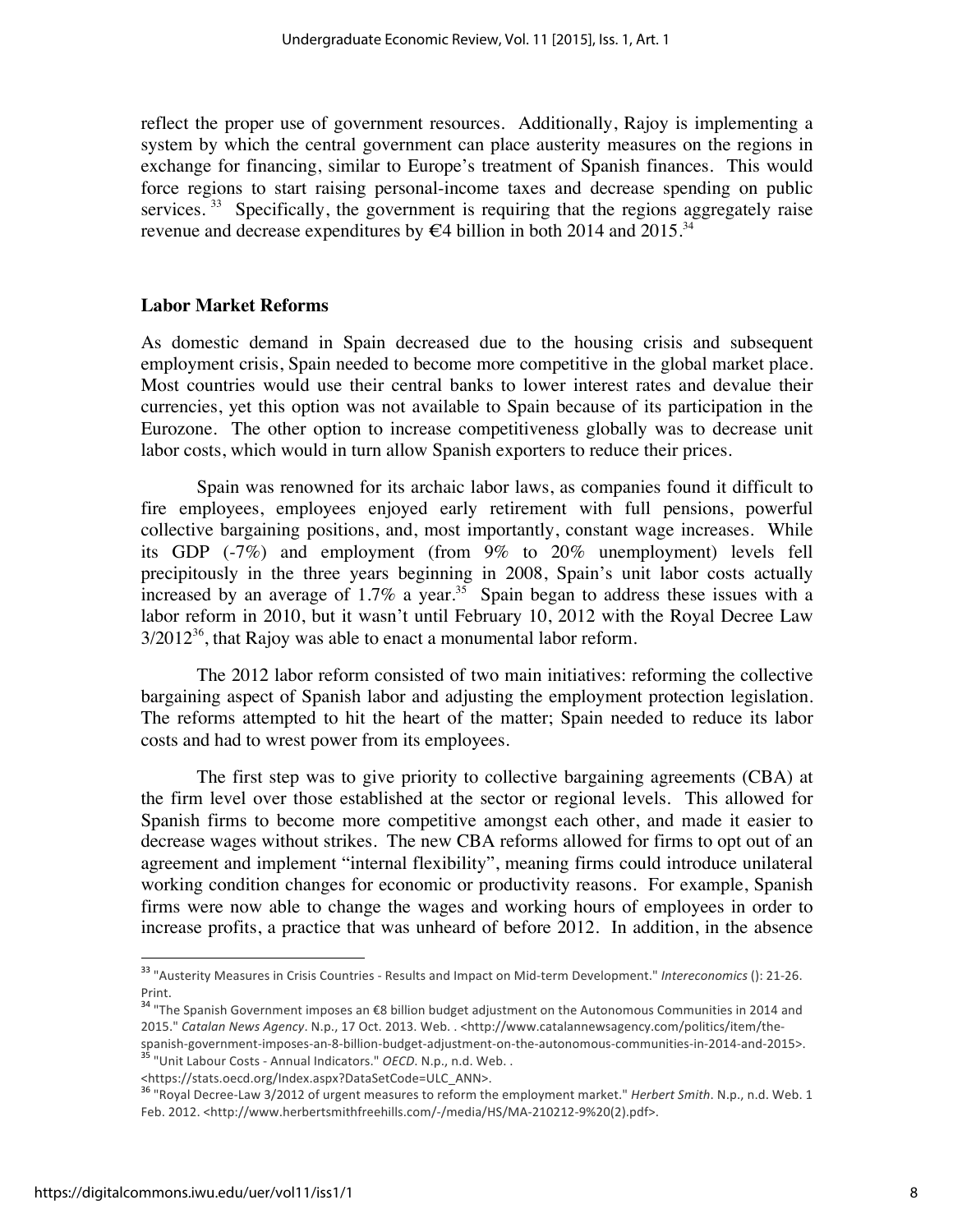of an agreement of internal flexibility, an employer could refer the matter to a relatively speedy arbitration rather than go through a full review by labor courts, allowing changes to a company's workforce to go through more quickly without high costs for litigation.

The employment protection legislation, specifically relating to regulations on hiring and firing, was also made more business friendly. The definition of fair economic dismissal was reshaped to mean that dismissal is always justified if a company faces three quarters of decline in revenues or income. In other words, companies no longer had to prove that dismissals were essential for future profitability. The reforms also reduced monetary compensations for dismissal and eliminated the requirement of administrative authorization for collective redundancies. Traditionally in Spain, in order to lay-off a large amount of workers, companies had to obtain government approval, and government approval was sometimes denied if the company could not agree with the union board about the layoffs. Now that government approval was no longer necessary, companies could perform massive layoffs without consulting union boards.<sup>37</sup> Finally, the law instituted *"contrato emprendedores,"* which allowed firms under 50 employees to have a one year trial period for full-time employees, attempting to spur hiring by entrepreneurs.<sup>38</sup>

The new labor reforms modified a labor system that was strongly rooted in the 'uncertainty avoidance' of Spanish culture discussed in the introduction of this thesis, with many protections for workers. With a gloomy outlook on the future of domestic demand due to the high unemployment and debt levels, and the lack of ability to institute monetary policy, Spain saw labor reform as the best way to increase its global competitiveness.

<sup>&</sup>lt;sup>37</sup> Candel, Maria Teresa. "Spain passes major labour law amendments."*Lexology*. N.p., 2 Apr. 2012. Web. .<br><http://www.lexology.com/library/detail.aspx?g=90b8634c-7137-4b15-b2b8-bb3d7c4b78a3>.

<sup>38 &</sup>quot;The 2012 Labour Market Reform in Spain: A Preliminary Assessment."OECD. N.p., 1 Dec. 2013. Web. . <http://www.oecd.org/els/emp/SpainLabourMarketReform-Report.pdf>.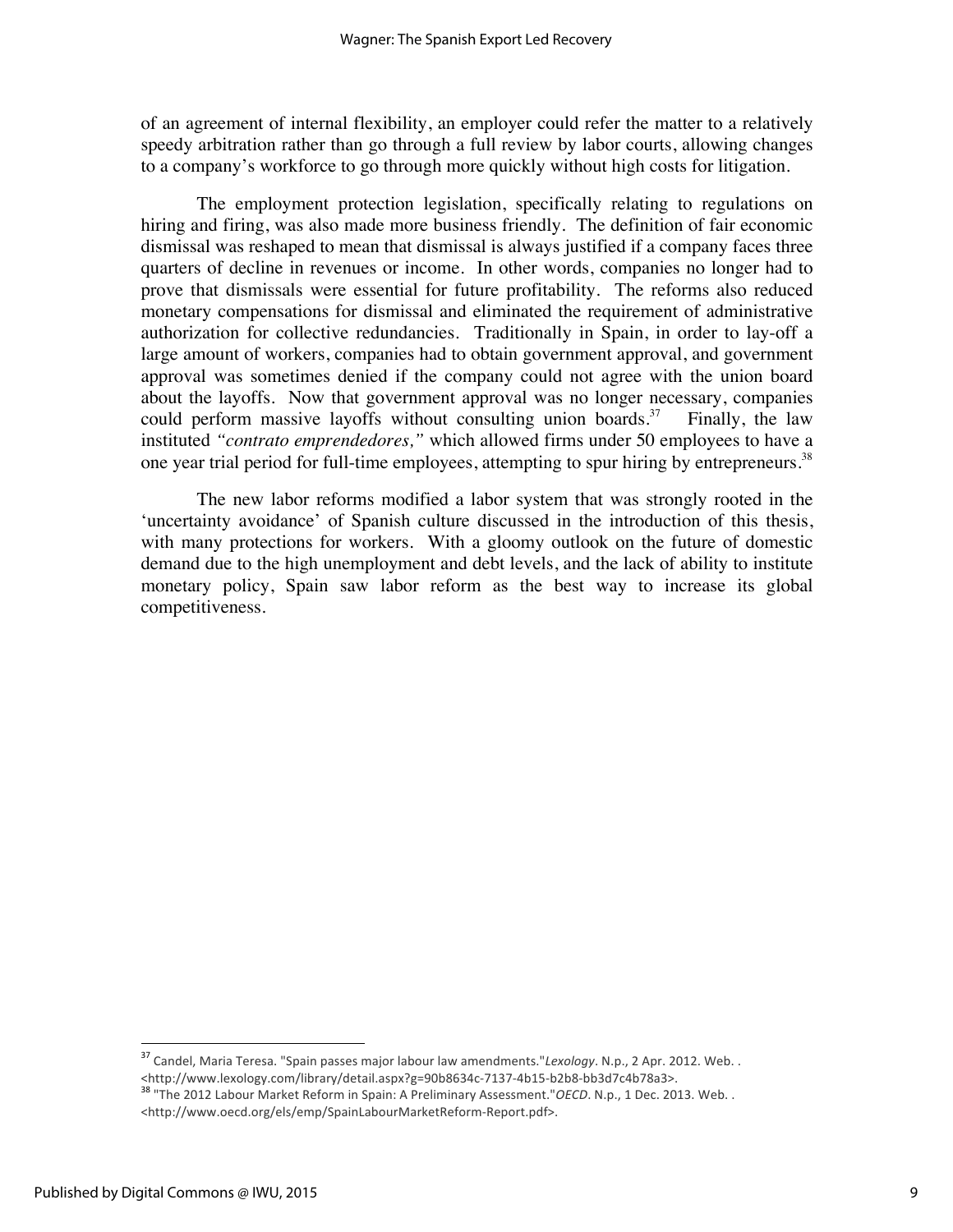| ш<br>.,<br>۱<br>л |  |
|-------------------|--|
|-------------------|--|

| <b>Reform Type</b>      | <b>Date</b>            | <b>Reform</b>                                                                                 | <b>Intended Impact</b>                                                                      |
|-------------------------|------------------------|-----------------------------------------------------------------------------------------------|---------------------------------------------------------------------------------------------|
| <b>Financial Market</b> | <b>August 2, 2012</b>  | Mario Draghi<br>announces Outright<br>Monetary<br>Transactions by the<br><b>ECB</b>           | Lower borrowing<br>costs for the<br>periphery<br>countries of<br>Europe                     |
| <b>Financial Market</b> | August 31, 2012        | The Spanish<br>Government creates<br>'SAREB' to function<br>as a bad bank                     | Allow banks to<br>get rid of bad<br>assets and focus<br>on core business                    |
| <b>Financial Market</b> | <b>August 31, 2012</b> | The European Central<br>Bank places a capital<br>requirement of 6%                            | Clean up banks<br>to avoid another<br>crisis in which<br>capital freezes                    |
| <b>Financial Market</b> | August 31, 2012        | A Single Supervisory<br>Mechanism is created<br>in Spain to regulate<br>cajas                 | Decrease the risk<br>of shadow<br>banking and<br>increase<br>regulation                     |
| <b>Fiscal</b>           | 2010                   | The EU places<br>austerity measures on<br>Spain, slashing<br>spending and raising<br>revenues | <b>Balance</b> the<br>Spanish budget<br>and instill<br>confidence in the<br>Spanish economy |
| <b>Labor Market</b>     | June 18, 2010          | Spain, under Zapatero,<br>institutes a weak,<br>ineffective labor<br>reform                   | Lower unit costs<br>of labor                                                                |
| <b>Labor Market</b>     | February 10, 2012      | Rajoy enacts reforms<br>on collective<br>bargaining and<br>employment<br>protection           | Lower unit costs<br>of labor and costs<br>of hiring and<br>firing workers                   |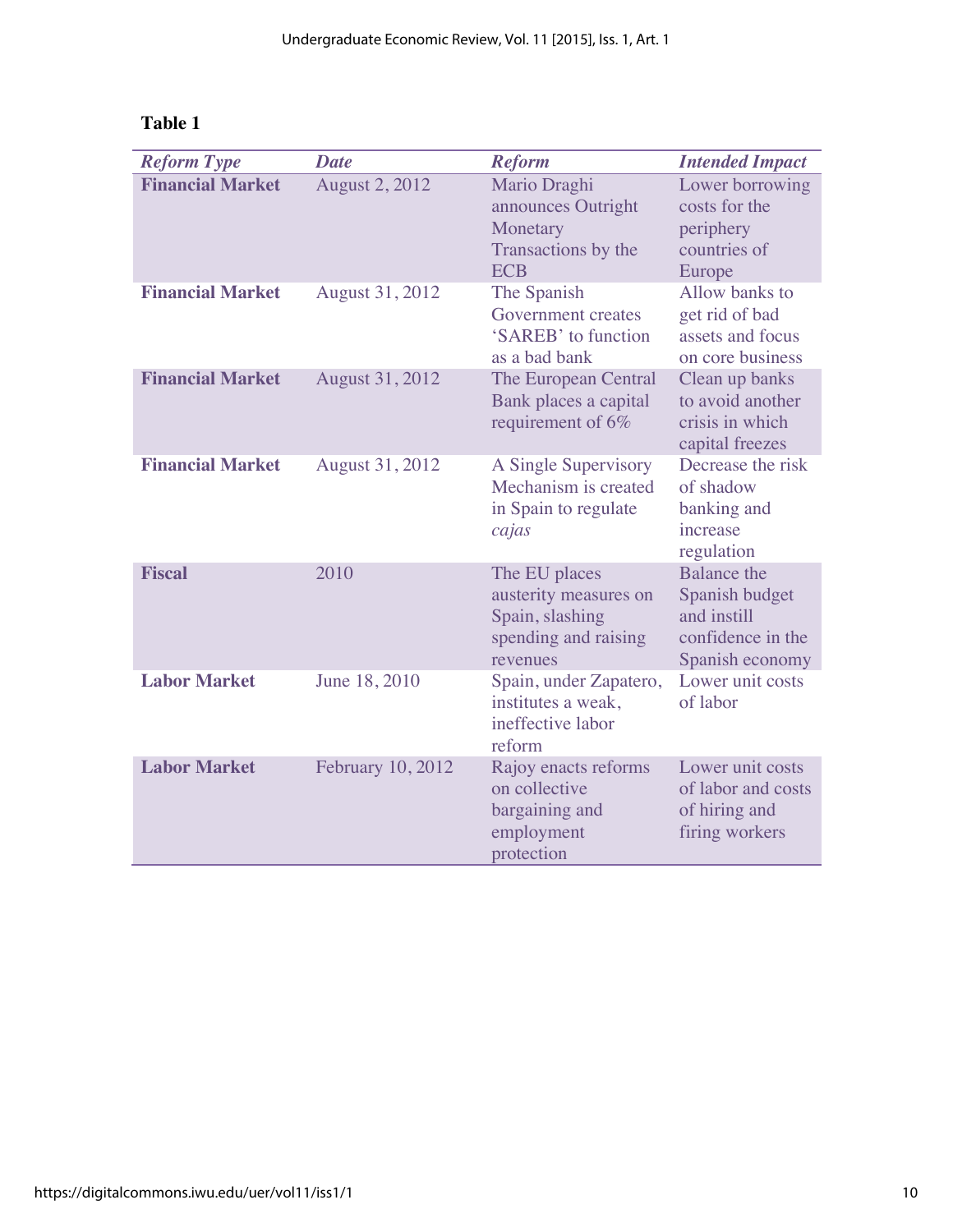## **III Direct Effects of Reforms**

The reforms implemented by the Rajoy administration have been largely linked to an 'export-led recovery' to lead Spain out of its crisis. 39 Domestic demand has decreased so significantly, with no real signs of recovery, that growth will initially come from outside Spain. The growth in exports will help companies pay down debt faster, create more tax revenues for the government, and create more jobs inside Spain, each of which will eventually lead to higher domestic demand.

The three areas of reform have attempted to address the issue of increasing Spanish competitiveness, and this section will show that while the reforms have had some success, the full effects of the reforms will not be felt for many years to come. Moreover, there are a few key risk factors associated with the reforms that could derail the recovery.

#### **Financial Market Reform Effects**

While the effects of financial and budget reforms do not seem to have a direct correlation with increasing exports, they are important in reestablishing credibility for the Spanish economy to the outside world and decreasing cost of capital while increasing access to capital for Spanish firms.

All indicators suggest that the Spanish financial market reforms have had a remarkable impact on restoring credibility and confidence in the banking sector. As an overview, interest rates have converged towards those of Germany, banks have recapitalized in order to pass European Union stress test benchmarks, and the banking sector is on its way to being cleaned up. Yet, Spanish banks are still holding a lot of bad assets on their balance sheets for fear of taking losses and the entire Spanish economy is in the process of deleveraging.

The Outright Monetary Transactions announced by the head of the European Central Bank, Mario Draghi, have been quite successful in lowering borrowing rates for Europe's periphery countries. Spain's 10-year treasury is down from a peak of 7.64% in July 2012 to 3.08% in April 2014. 40 Draghi has continued his rhetoric on lending countries 'whatever it takes', and he has even considered making the European Central Bank deposit rate negative to spur investment and inflation.<sup>41</sup> The European Central Bank seems committed to providing countries with the proper access to capital while making sure banks are properly capitalized to reduce the chances of another crisis.

<http://online.wsj.com/news/articles/SB10001424052702304819004579489033376330174?mg=reno64-

wsj&url=http%3A%2F%2Fonline.wsj.com%2Farticle%2FSB10001424052702304819004579489033376330174.html>.

<sup>&</sup>lt;sup>39</sup> Moffett, Matt. "Export Prowess Lifts Spain From Recession." The Wall Street Journal. N.p., 30 Oct. 2013. Web. . <http://online.wsj.com/news/articles/SB10001424052702304073204579167141898123278>.

<sup>&</sup>lt;sup>40</sup> Bartha, Emese. "Bonds of Italy, Spain Narrow Gap with U.S., German Yields." The Wall Street Journal. N.p., 8 Apr. 2014. Web...

<sup>&</sup>lt;sup>41</sup> Randow, Jana. "ECB Said to Consider Minus 0.1 Percent Deposit Rate." *Bloomberg*. N.p., 20 Nov. 2013. Web. . <http://www.bloomberg.com/news/2013-11-20/ecb-said-to-consider-mini-deposit-rate-cut-if-more-easingneeded.html>.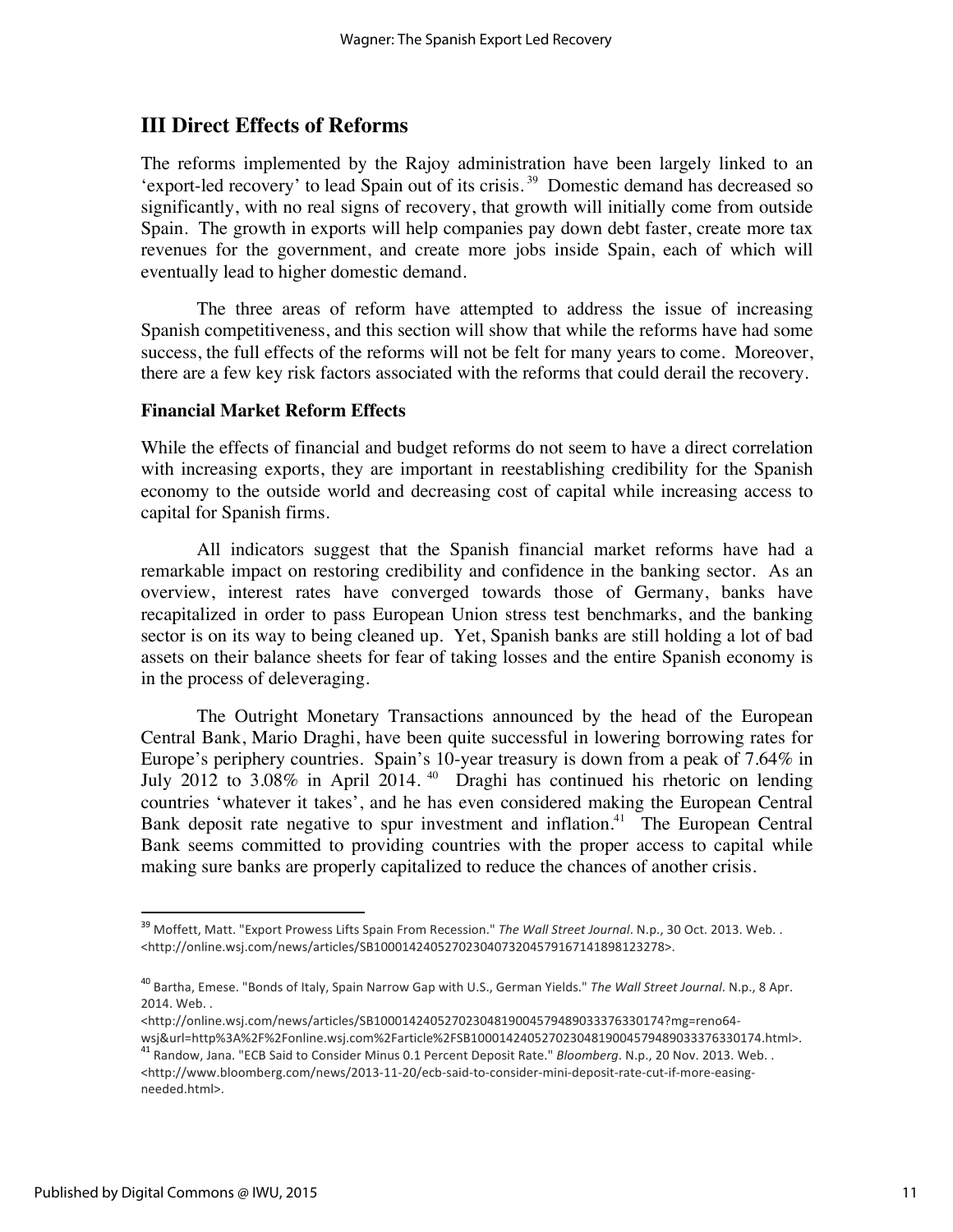The plan of recapitalization of Spanish banks is currently on track. The initial reforms have created multi-year plans which include management overhauls, lending restrictions and cost cutting. Initially, ten banks were found to face capital shortfalls of €56 billion based on a benchmark of a 6% capital ratio. These shortfalls were mainly filled in the first quarter of 2013, 70% by public capital, 23% by junior debt bail-in, and 7% by private capital. Despite considerable progress, the banks still need to be cleaned up further, and in a follow-up action, capital requirements were increased to 9% by the European Commission to be enforced by the end of 2014. 42

The 'bad bank' SAREB is also on track, as the program has completed the transfer of assets, issuances of bonds and injections of capital. The Fund for Orderly Bank Restructuring, a government entity created to help the restructuring of the cajas, and the owner of 45% of SAREB, held 18% of total gross loans in all of Spain at the end of 2012. The government is currently divesting assets to private, international investors with the hope of finishing by the end of 2017. Catalunya Banc and Commerzbank AG are respectively marketing portfolios of  $\epsilon$ 6.95 billion of residential home loans and  $\epsilon$ 4.4 billion of commercial-property loans to investment banks and U.S. private equity firms such as Blackstone Group LP, Cerberus Capital Management LP and Apollo Global Management LLC.<sup>43</sup>

Although SAREB estimates a loss in 2013, total cash flows exceeded operating expenses, and it was able to redeem some of its senior debt.  $44$  While the future profitability of the entity will depend on a housing rebound in Spain, prices for distressed real estate debt in Europe have been around 80 cents on the dollar, much higher than prices that investors normally pay for similar debt. European banks increased their sales of troubled debt by 40% in 2013, implying that at the current prices, the Spanish government may be profitable in the sale of the assets of SAREB.45

Finally, structural reforms have remade the *cajas* system. On December 27, 2013 the Spanish government enacted *Ley 26/2013, de cajas de ahorros y fundaciones bancarias* to strengthen regulation for the savings banks by enhancing corporate governance and limiting the size and scope of the banks outside the native region.<sup>46</sup> Further, many savings banks were spun off as commercial banks before the reforms were instituted, and these commercial banks accounted for one-sixth of all assets of banks. The Spanish government has ensured that the new commercial banks were transformed into banking foundations over which the *Banco de Espana* has regulation. These

<sup>&</sup>lt;sup>42</sup> "Spain: Financial Sector Reform - Fourth Progress Report." . International Monetary Fund, 1 Nov. 2013. Web. . <https://www.imf.org/external/pubs/ft/scr/2013/cr13331.pdf>.

<sup>&</sup>lt;sup>43</sup>Patnaude, Art. "Spain Launches \$9.6 billion Property-Loan Sale." The Wall Street Journal. N.p., 16 Apr. 2014. Web.. <http://online.wsj.com/news/articles/SB10001424052702304626304579505523027510260?KEYWORDS=spain+frob

<sup>&</sup>amp;mg=reno64-wsj>.<br><sup>44</sup> "Spain: Financial Sector Reform - Fourth Progress Report." . International Monetary Fund, 1 Nov. 2013. Web. . <https://www.imf.org/external/pubs/ft/scr/2013/cr13331.pdf>.

<sup>&</sup>lt;sup>45</sup>Glazer, Emily. "Investors Breathe Life Into European Banks' Bad Loans." *The Wall Street Journal*. N.p., 30 Mar. 2014. Web..<http://online.wsj.com/news/articles/SB10001424052702304688104579465903850501932>.

<sup>&</sup>lt;sup>46</sup> "Ley 26/2013, de 27 de diciembre, de cajas de ahorros y fundaciones bancarias." *Boletín Oficial del Estado*. N.p., 28 Dec. 2013. Web. . < http://www.boe.es/diario\_boe/txt.php?id=BOE-A-2013-13723>.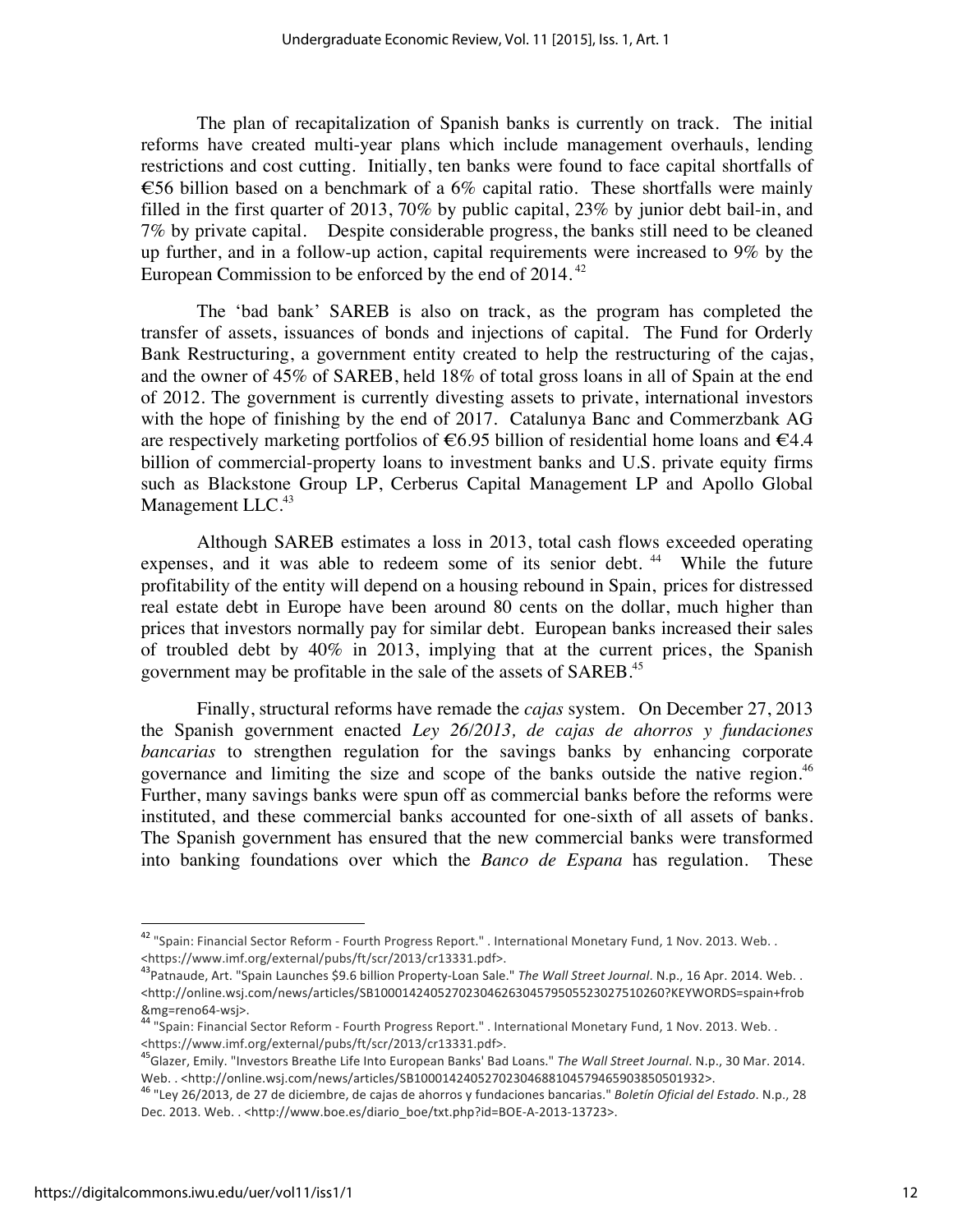foundations are required to describe ownership policies, hold investments in diversified assets, and hold a reserve fund of liquid assets.

Additionally, nonbank financing has strengthened. In December 2013, the first bond market for *pymes* (small and medium sized enterprises) opened. Throughout this year, hedge funds and private equity firms have increased their investments in Spain, offering banks a buyer for the troubled assets and offering *pymes* credit that is not available from Spanish banks, although at a much higher rate than before the crisis.<sup>47</sup>

The financial reforms, with respect to the export-led recovery, were aimed at increasing credibility in the financial sector to decrease the cost of capital to companies. Yet, ironically, the deleveraging of the economy has created a dearth of capital in Spain. While Spanish treasury yields have converged toward those of Germany, the inexpensive capital has not reached small and medium sized companies, and the amount of net new commercial credit extended in Spain has decreased each of the past 5 years.<sup>48</sup>

As seen in Figure 1, the cost of small loans in Spain is still very high compared to its European peers. While the spread between German and Spanish bonds is around 200 basis points, the spread between credit to small and medium sized companies in Spain and Germany is near 500 basis points. After implementing capital requirements, Spanish banks have been wont to extend loans of any type for fear of increasing their liabilities to unsustainable levels. Spanish banks have been additionally wary of loaning to small and

medium sized businesses because of riskweighted capital requirements. While loans to the Spanish government carries a low riskweight, loans to small businesses are weighted much more, thereby increasing the capital requirements. 49 Now, growing small businesses cannot receive credit from banks at any rate, and are forced to look to European and American investment firms lending at a rate nearly 500 basis points higher than Spanish banks were before the crisis.<sup>50</sup> As a result, as seen in Figure 2, loans under  $\epsilon$ 1 million to companies have











<sup>&</sup>lt;sup>47</sup> Glazer, Emily. "Investors Breathe Life into European Banks' Bad Loans." The Wall Street Journal. N.p., 30 Mar. 2014. Web..<http://online.wsj.com/news/articles/SB10001424052702304688104579465903850501932>.

<sup>&</sup>lt;sup>48</sup> Lafraya, Conchi. "Las contradicciones del credito." *La Vanguardia* 7 Apr. 2014: n. pag. Print.<br><sup>49</sup> "Spain: Financial Sector Reform - Fourth Progress Report." . International Monetary Fund, 1 Nov. 2013. Web. . <https://www.imf.org/external/pubs/ft/scr/2013/cr13331.pdf>.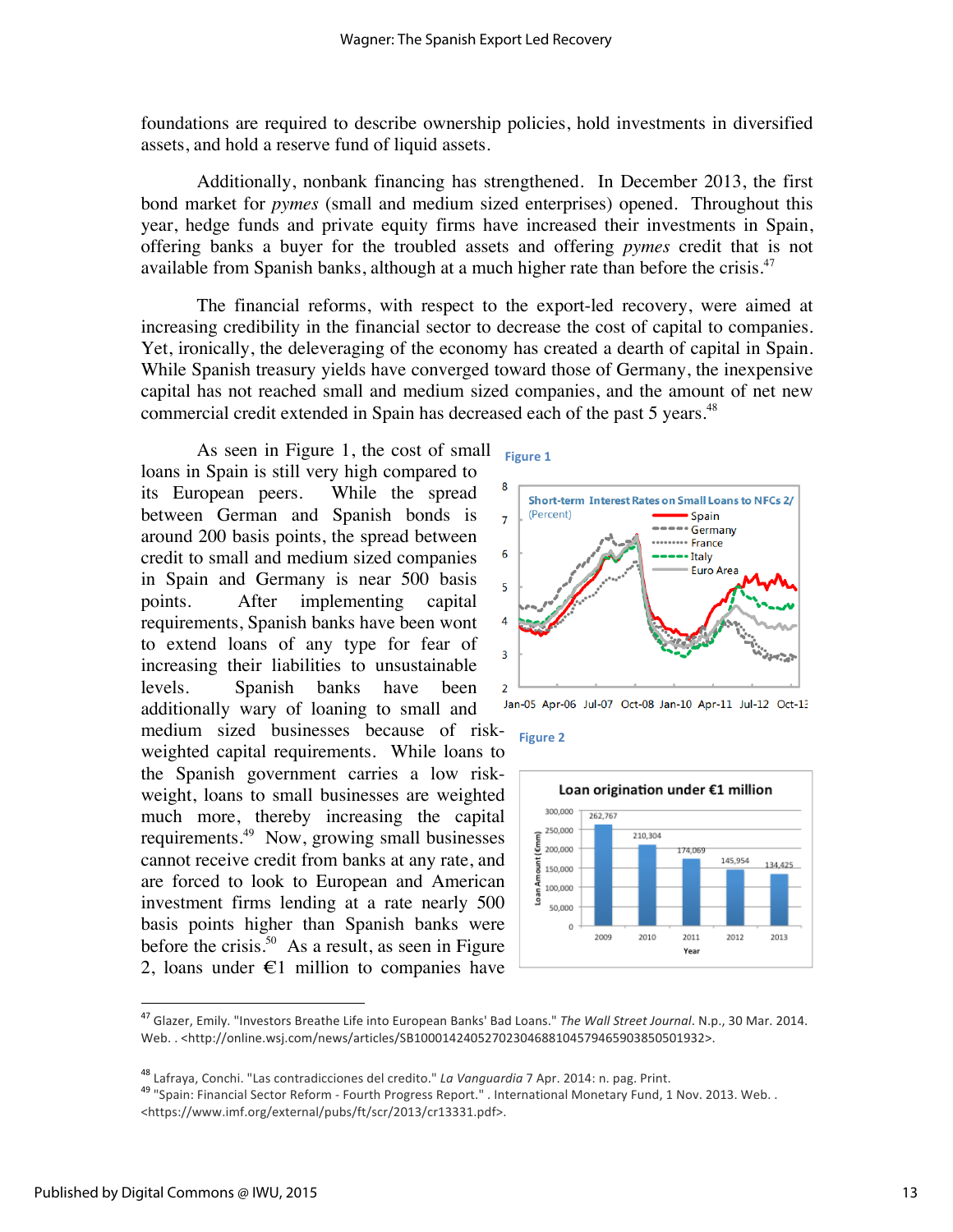decreased 49% since 2009.

Additionally, the Spanish private Figure 3 sector is in the process of deleveraging. As seen in Figure 3, throughout the crisis, the Spanish private sector became more highly levered than Italy, France, or Germany, peaking at above 200% of GDP in 2009. Companies experienced difficulty making debt payments during the crisis, and are now attempting to decrease the amount of debt on their balance sheets in order to improve their leverage and coverage ratios. Even though spreads on interest rates for large companies in Spain have decreased,  $51$ few large Spanish companies are looking to borrow. As seen in Figure 4, in order to reduce the risk of bankruptcy and financial troubles in the case of another downturn, even the large companies in the Spanish private sector borrowed 57% less in 2013 than in 2009 to decrease the amount of debt it holds.

The combination of the deleveraging of the banking system with the deleveraging of the private sector has led to a high cost of capital for small



Mar-05 Jul-06 Nov-07 Mar-09 Jul-10 Nov-11 Mar-13

**Figure'3**



companies in desperate need of capital, as seen by the 500 point spread between small loans in Germany and Spain, and low demand from the companies who can borrow at an attractive rate, as seen by the decrease in large loan origination of 57% over the past five years. As banks and private entities finish cleaning up their balance sheets, this trend has should bottom out by the end of 2014 and the reforms should have significant effects on the access to capital for Spanish companies.

<sup>&</sup>lt;sup>50</sup> Lafraya, Conchi. "Las contradicciones del credito." *La Vanguardia* 7 Apr. 2014: n. pag. Print.<br><sup>51</sup> "Spain: Financial Sector Reform - Fourth Progress Report." . International Monetary Fund, 1 Nov. 2013. Web. . <https://www.imf.org/external/pubs/ft/scr/2013/cr13331.pdf>.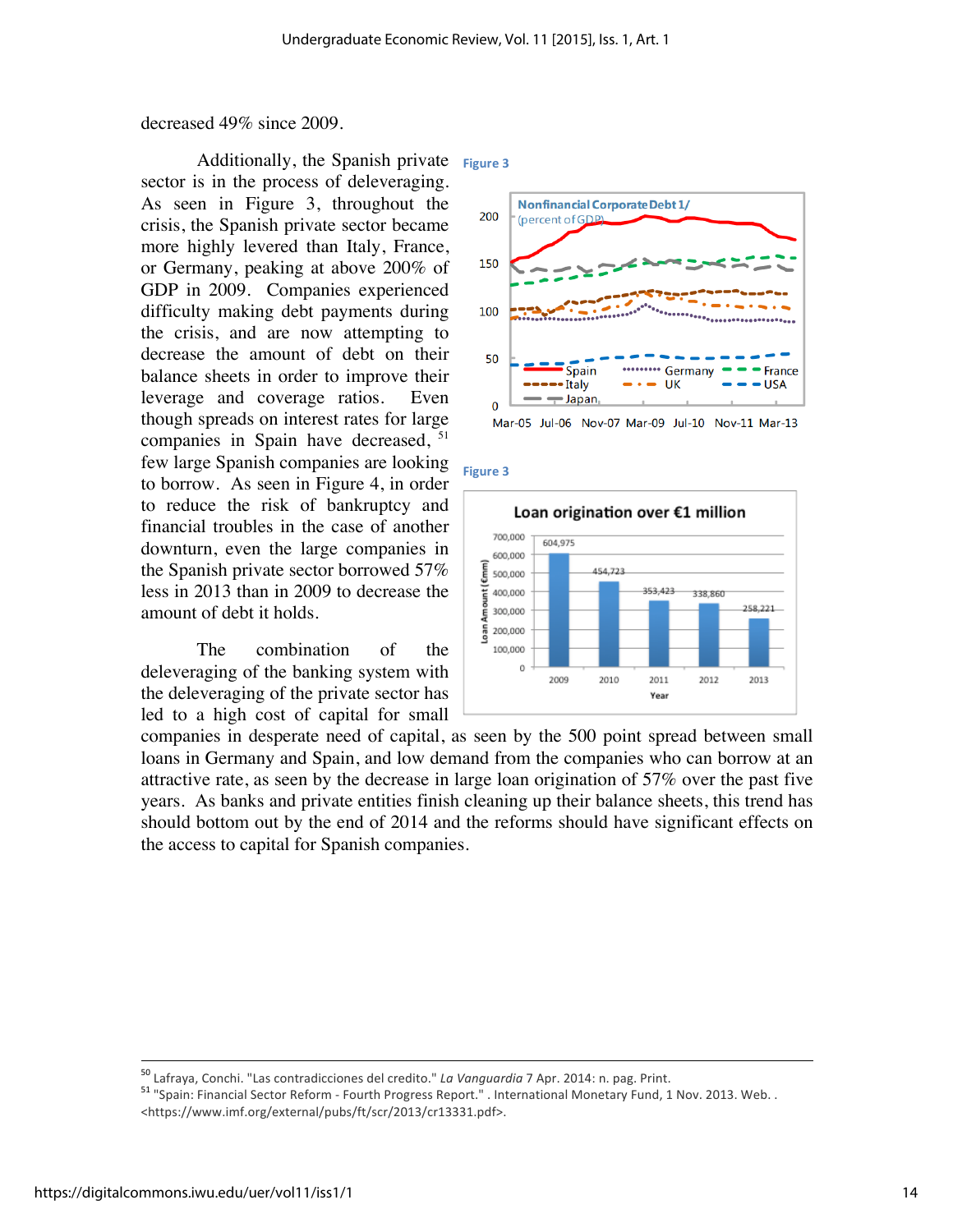#### **Fiscal Measure Effects**

The European Union placed austerity measures on Spain to increase confidence not only in the Spanish economy but also in the future of the EU as a whole. Spain has been diligent in decreasing its deficit to sustainable levels, and is seeing the benefits in international markets. The spending cuts and tax increases implemented by the Spanish government helped Spain decrease its budget deficit from 4.2% of GDP in 2012 to 3.9% in 2013. The European Commission has granted Spain a two-year extension, until 2016, to reduce its budget deficit to  $3\%$ , which it expects to accomplish.<sup>52</sup>

Additionally, the autonomous regions have instituted reforms to lower their budget deficits. Between 2012 and 2013, the aggregate budget deficit of the regions dropped from  $\epsilon$ 10.5 billion to  $\epsilon$ 7.5 billion, a 28% decline.<sup>53</sup> Further, the regions are required to adjust their budgets by an additional  $\epsilon$ 8 billion in 2014 and 2015.<sup>54</sup>

There are many signs that the austerity measures have had positive effects on the credibility of Spain to the rest of the world. As previously mentioned, interest rates on Treasuries have decreased by almost 460 basis points since July 2012, and are only trading at a 30 basis point premium to those of the United States.<sup>55</sup> International investors have begun to take larger positions in Spanish companies,<sup>56</sup> as the Spanish stock market is up  $68\%$  from a low in April 2012 of 6,065 to 10,205 in April 2014.<sup>57</sup> In addition, Foreign Direct Investment increased 5% from 2012 to 2013, suggesting a willingness of foreign investors to take large positions in Spanish companies.<sup>58</sup> All three pieces of data seem to suggest that the austerity measures have been successful in creating a renewed sense of confidence in the Spanish economy.

<sup>&</sup>lt;sup>52</sup>" Stability Programme Update." The Spanish Economy. N.p., 1 Jan. 2013. Web. .

<sup>&</sup>lt;http://www.thespanisheconomy.com/stfls/tse/ficheros/2013/agosto/Stability\_Programme\_Update\_2013\_2016.pdf >.

<sup>&</sup>lt;sup>53</sup>"Presupuesto Generales de las Comunidades Aútonomas." *Ministeria de Hacienda y Administraciones Públicas*. N.p., 1 Jan. 2013. Web...

<sup>&</sup>lt;http://www.minhap.gob.es/Documentacion/Publico/PortalVarios/FinanciacionTerritorial/Autonomica/Resumen%20 Ejecutivo%20Presupuestos/Resumen%20ejecutivo%20PRESUPUESTOS%20CC.AA.%202013.pdf>.

<sup>&</sup>lt;sup>54</sup> "The Spanish Government imposes an €8 billion budget adjustment on the Autonomous Communities in 2014 and 2015." Catalan News Agency. N.p., 17 Oct. 2013. Web. . <http://www.catalannewsagency.com/politics/item/the-

spanish-government-imposes-an-8-billion-budget-adjustment-on-the-autonomous-communities-in-2014-and-2015>. 55<br>55 U.S. Department of the Treasury. N.p., n.d. Web. . <http://www.treasury.gov/resource-center/data-chart-center

<sup>&</sup>lt;sup>56</sup> Xydias, Alexis. "Spain ETF Grows as Rajoy Attracts Record U.S. Investments." *Bloomberg*. N.p., 16 Apr. 2014. Web. . <http://www.bloomberg.com/news/2014-04-16/spain-etf-grows-as-rajoy-attracts-record-u-s-investments.html>.<br>
<sup>57</sup> "." *Yahoo Finance*. N.p., n.d. Web. . <http://finance.yahoo.com/q?s=%5EIBEX>.<br>
<sup>58</sup> "Posición de inversión In

<sup>&</sup>lt;http://www.bde.es/webbde/es/estadis/infoest/e0706.pdf>.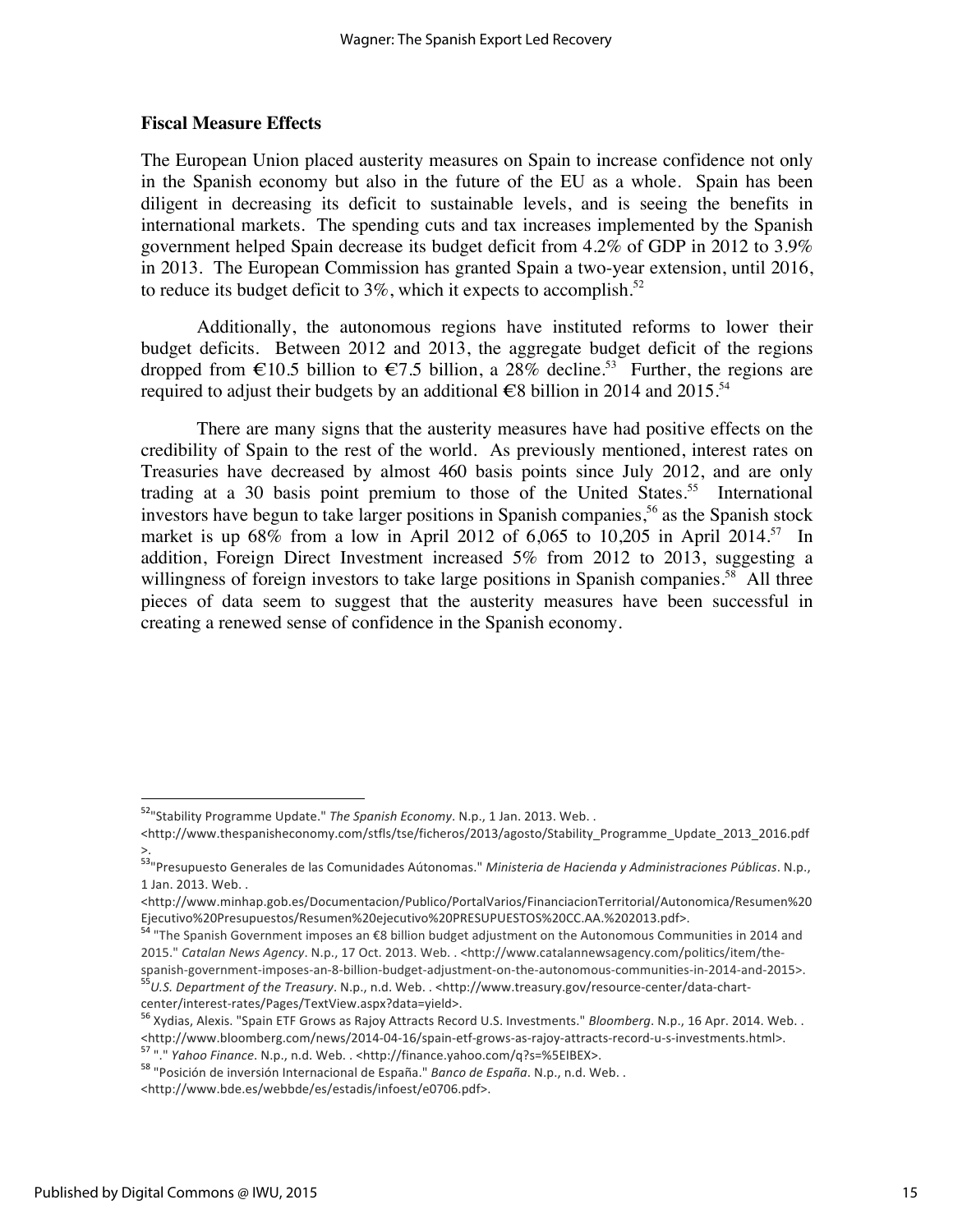#### **Labor Market Reform Effects**

The effects of the reforms on the labor market seem to have been the most profound and direct in the landscape of the Spanish economy, although the data is limited to the 24 months since reforms began. Overall, unit labor costs have decreased, the hiring rate has increased, and small firm start-ups have increased.

Based on an OECD report in December 2013, unit labor costs have been reduced  $3.9\%$  in Spain between the fourth quarter of 2011 and second quarter of 2013,<sup>59</sup> although some of this number has to do with reducing public sector wages. The report estimates that the labor reforms induced a drop of between 1.2 and 1.9%. Additionally, the report estimates that the reforms increased the hiring rate by  $8\%$ , permanent contracts by  $13\%$ , and full-time open-ended contracts by 18%. Finally, the reforms are projected to have raised the share of exits from unemployment to permanent employment by about 14% and increasing small firm start-ups by  $30\%$ .<sup>60</sup>

The labor reforms appear to have the most obvious and significant correlation to the export-led recovery. Because Spain cannot depreciate its currency to increase exports, it must decrease the price of its goods and services another way. By reforming archaic labor laws, Spain appears to have achieved a mechanism of decreasing the unit costs of labor and increasing productivity.

As seen in Figure 5 below, Spain has been able to decrease its unit labor costs relative to the costs in the fourth quarter of 2011, while its main competitors in the Euro area have been unable to do so. This decrease gives Spain a distinct advantage in the ability to lower prices of exports. Additionally, the productivity of Spanish workers has increased 1.2% compared to the Eurozone, mainly due to the relative ease of firing workers that the labor reforms have allowed.



<sup>&</sup>lt;sup>59</sup> "The 2012 Labour Market Reform in Spain: A Preliminary Assessment."OECD. N.p., 1 Dec. 2013. Web. .  $\leq$ http://www.oecd.org/els/emp/SpainLabourMarketReform-Report.pdf>. 60 Ibid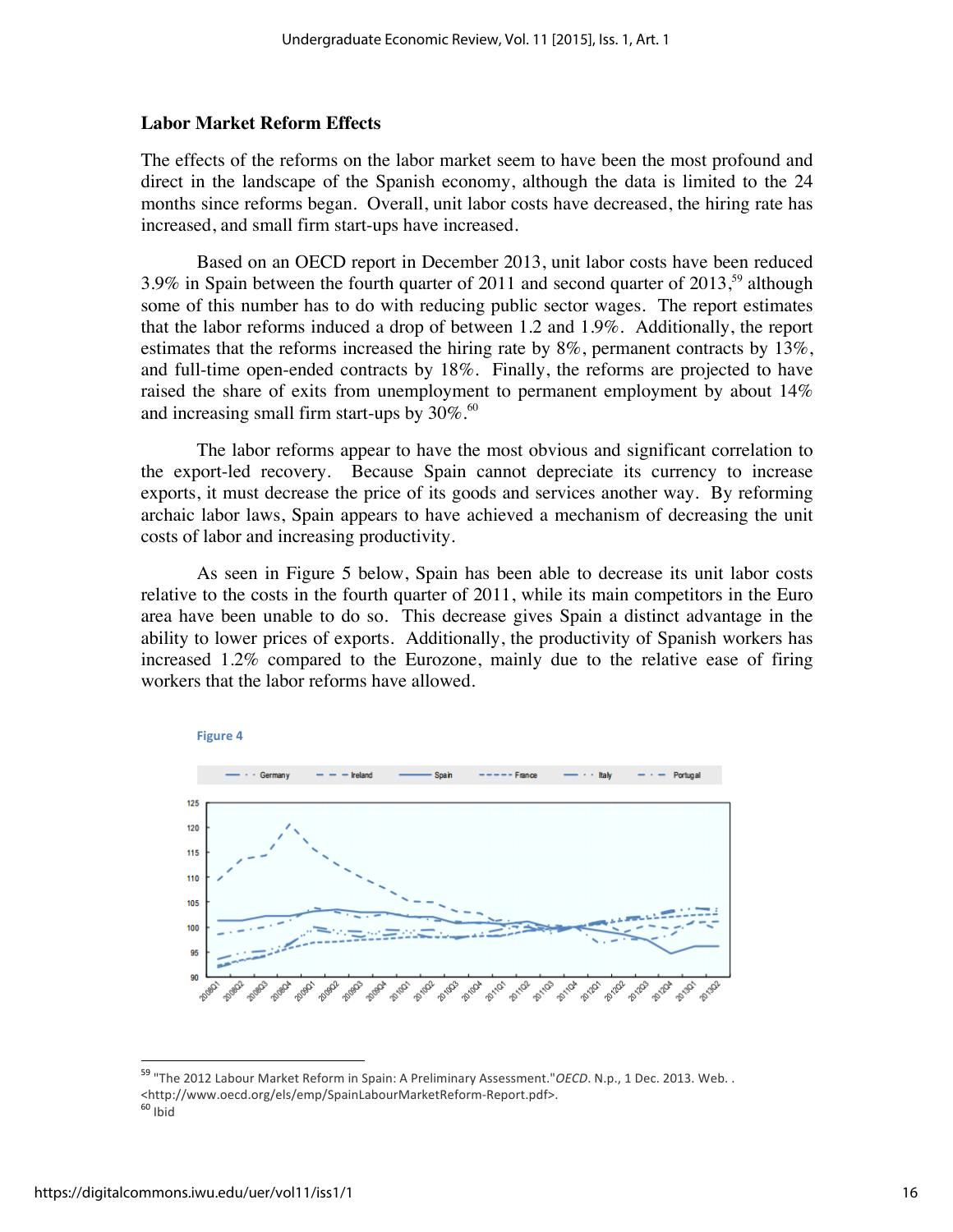## **IV Effect of Reforms on Exports**

The three areas of reform seem to have had a significant effect on their intended impact in Spain: driving an export-led recovery. Since the reforms were instituted in the second quarter of 2012, Spain has averaged 4.3% annual growth in exports, and has increased its share of exports to GDP from  $31.6\%$  to  $34.6\%$ .<sup>61</sup> While many critics claim that exports have increased primarily due to the necessity of Spanish companies to look outside with the decrease of domestic demand, this section will present compelling evidence using comparable countries to suggest that the reforms have in fact led the export driven recovery.

First, to ensure that exports have increased in a substantial way since the reforms in 2012, the goods contributing to the increase were analyzed. Data on exports of goods was broken down by economic sector, and then contribution to export growth from 2012 to 2013 was compared to contribution of export growth from 2008 to 2013. This analysis should help to isolate which sectors were affected most by the reforms, specifically the labor reforms, beginning in the second quarter of 2012. As seen in Exhibit A, the contribution of capital goods grew to 53.9% from 21.5%, the contribution of automobiles grew from 3.1% to 34.0%, and the contribution of consumer goods grew from 10.9% to 17.5%. Conversely, the contribution of exports of energy decreased from 8.4% to - 12.1%. Furthermore, the exports of services, which account for 32% of all exports in Spain, have increased 2.7% from 2012 to 2013, and within that, tourism has increased 3.9%.

The data shows that the increase in exports were in sectors where access to capital and labor costs are important. Additionally, exports of energy, a sector largely with high volatility due to market prices, actually decreased. This would suggest that the reforms have had a significant impact in increasing exports in Spain.

Next, to provide evidence that Spanish companies have not just increased their focus on exports, France and Italy will be used as controls. France elected Francois Hollande of the Socialist Party in 2012. During a similar timeframe as Rajoy's reforms, Hollande has allowed public spending to rise to the highest level in the Eurozone (57% of GDP), and has largely ignored pension reforms that are needed in France. He has not instituted labor reforms, and wages in France have increased since  $2012.^{62}$  Italy, on the other hand, has had a fragile coalition at the head of its government over the past two years. The Italian government has had trouble passing any reform laws during the time of political gridlock.<sup>63</sup>

!!!!!!!!!!!!!!!!!!!!!!!!!!!!!!!!!!!!!!!!!!!!!!!!!!!!!!

 $61$  Fxhibit B

<sup>&</sup>lt;sup>62</sup> "Can Francois do a Gerhard?." *The Economist*. N.p., 11 Jan. 2014. Web..

<sup>&</sup>lt;http://www.economist.com/news/leaders/21593456-president-talking-reform-it-his-interest-and-his-countrys-he-

should-carry-it>.<br><sup>63</sup> Galloni, Alessandra. "Messy Italian Election Shakes World Markets." *The Wall Street Journal*. N.p., 26 Feb. 2013. Web..

<sup>&</sup>lt;http://online.wsj.com/news/articles/SB10001424127887323384604578325992879185934?KEYWORDS=italy+gover nment&mg=reno64-wsj>.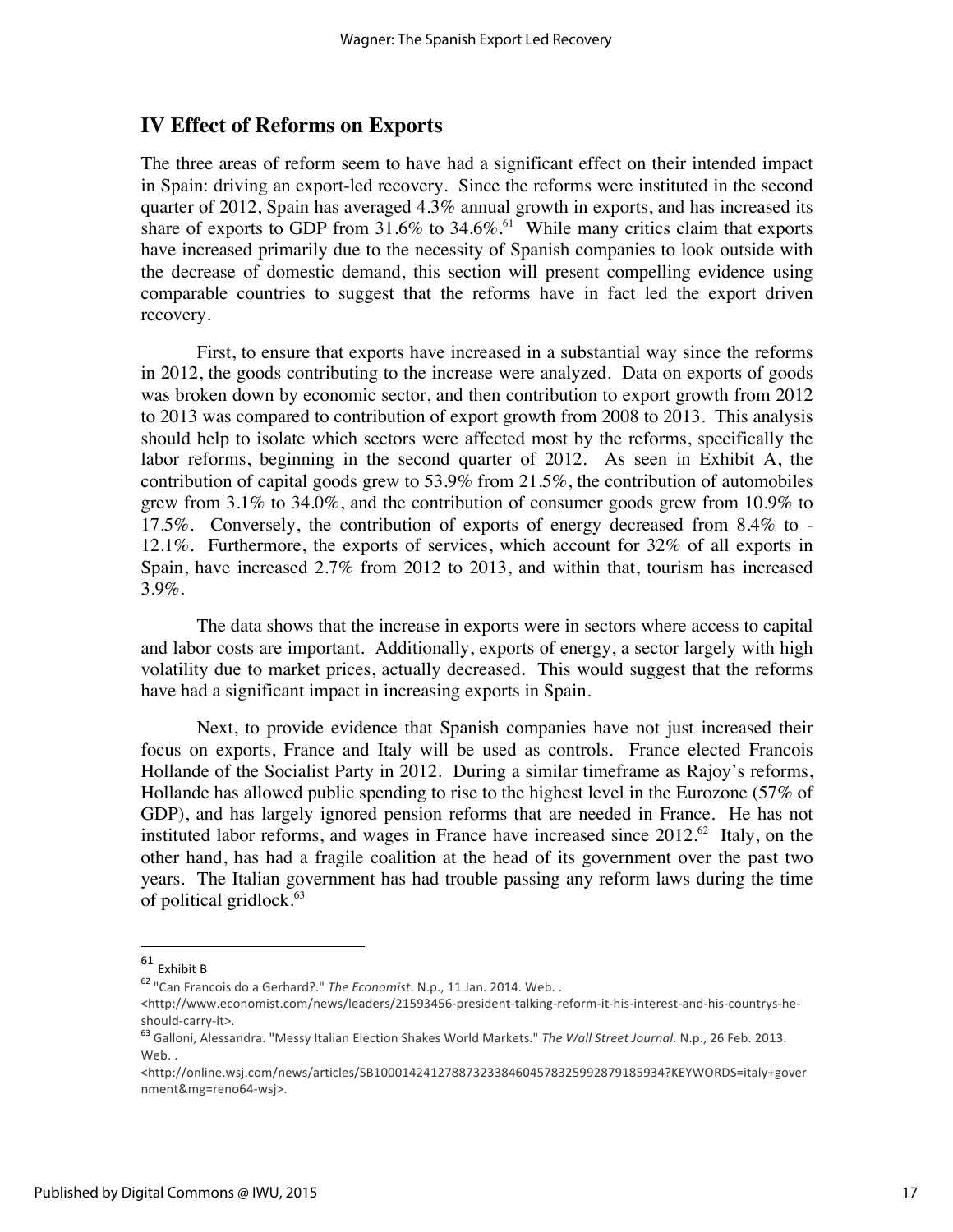As seen in Exhibit B, the Spanish GDP has decreased an average of 1.1% since the second quarter of 2012, while that of Italy and France has decreased 0.8% and increased 1.3% respectively. These numbers show that domestic demand in all three countries has been weak, and all three countries, especially Spain and Italy, would have a strong incentive to attempt to sell products abroad. Meanwhile, Spanish exports have increased 4.3% during that time, while Italian and French have only increased 1.4% and 1.8% respectively.

Additionally, as seen in Exhibit C, 68% of Spanish exported goods go to European countries. While the GDP of European countries grew 0.8% between 2012 and 2013, Spanish exports to European countries grew 2.2% from 2012 to 2013.

While far from conclusive, this data suggests that the reforms implemented by the Rajoy government have had a significant impact in the export-led recovery of Spain. Italy and France are two countries with similar trading partners and economic conditions to Spain that have not instituted the level of reforms that the Rajoy administration has, especially with regards to increasing exports. Yet, despite similar domestic demand growth, especially with Italy, the exports of Spain have increased around three times the rate of Italy and France. Additionally, Spanish exports to European countries increased more than the GDP in those countries, implying that Spanish goods were more attractive in those countries. These two pieces of data show that Spanish products have certainly become more competitive in the global landscape, and the information presented earlier in the paper seems to connect this increase in competitiveness with the reforms instituted by the Rajoy administration.

While the initial results of the export led recovery seem promising, there are four key risk factors that exist that could change the fate of the Spanish recovery. First and foremost, there is no assurance that the Rajoy administration and the Popular Party will be reelected in 2015. Although 29% of people plan to vote for the Popular Party compared to 23% for the socialist workers' party (PSOE), two different parties, the United Left (IU) and Union Progress and Democracy (UPyD) have grown in popularity, each with an expected 13% of the vote. Both upcoming parties lean left on the political spectrum, and could cause difficulties in passing further reforms in Spanish, and, at worst, could reverse some of the reforms Spain has already made. Additionally, the approval rating of Rajoy is only 22%, above that of the PSOE leader (16%), but below that of the IU (23%) and the UPyD (32%) leaders.<sup>64</sup>

Second, the ongoing secessionist movement by Catalonia has stoked concerns for the export-led recovery in Spain. The region with Barcelona as its capital has complained that the Spanish government takes a disproportionate amount of tax revenue from the wealthy region, and disrespects the Catalan language and culture. The risk is a serious one, especially considering 48% of Catalonians would prefer independence from Spain. In addition, while only accounting for 16% of the Spanish population, the region

<sup>&</sup>lt;sup>64</sup> "Indices de opinion publica." *Simple Logica*. N.p., n.d. Web. . <http://www.simplelogica.com/iop/iop14005intencion-voto-popularidad-lideres.asp>.